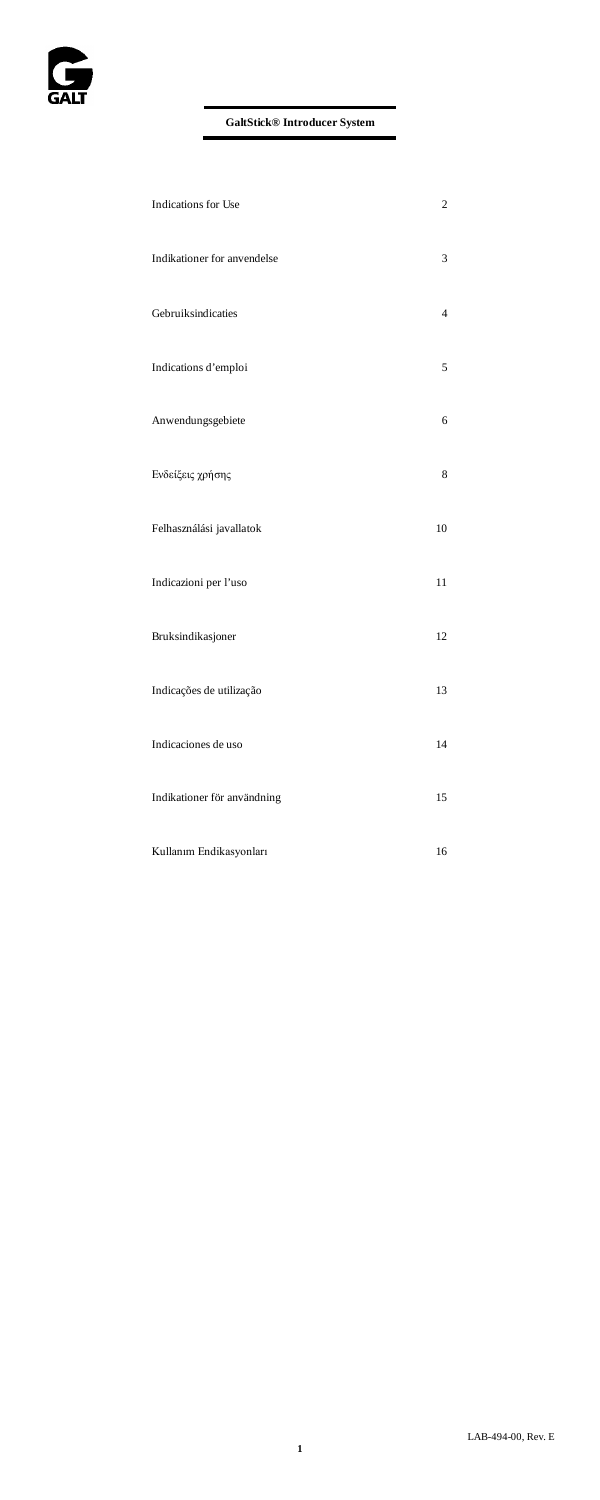

### **GaltStick® Introducer System**

**Indications for Use:** The GaltStick® Introducer System (including hydrophilic coated GaltStick® Introducer System) is indicated for use in percutaneous introduction and placement of catheters and guidewires into the peripheral vasculature.

**Device Description:** The GaltStick® Introducer consists of an inner stiffening cannula, dilator, and an outer dilator. The stiffening cannula accepts a .018" guidewire, and is design to be inserted into the inner dilator. The device assembly may have a silicon or hydrophilic coating.

Kit configurations may include the following devices:

Guidewire: There are two configurations; Mandrel or Fully Coiled. Mandrel guidewire construction uses a tapered core wire which is soldered or welded to a coil at the distal end. Fully Coiled guidewire construction

uses a tightly wound coil which surrounds a tapered core and a safety ribbon.<br><u>Needle</u>: Introducer needles are composed of two components: a stainless steel cannula with an over molded hub. The introducer needle provides an access path into the vasculature.

#### **Contraindications:**

Use of the introducer is contraindicated if the patient has a known or suspected obstruction in the vessel. There is increased risk of pneumothorax for the patient who has severe chronic lung disease.

#### **Potential Complications:**

The potential complications related to the use of the introducer include, but are not limited to the following: Air embolism, device embolism, device dislodgement, pneumothorax, vein thrombosis hematoma formation, hemothorax, vessel erosion, trauma to vessels, sepsis..

#### **Precautions:**

Store in a dry, dark, cool place. Do not use if package is open or damaged. Inspect all components prior to use.

## **USA CAUTION**

### **Federal (USA) law restricts this device to sale by or on the order of a physician.**

#### **Cautions:**

- This procedure should only be performed by physicians thoroughly trained in this procedure.
- Guidewires should be routinely inspected prior to use and discarded should any deformities be present in the guidewire.
- If resistance is met when advancing or withdrawing the guidewire or the introducer, deter mine the cause by fluoroscopy and correct before continuing with the procedure.
- Because of the delicate and fragile nature of guidewires, extra care in handling must be taken. • Do not expose to organic solvents, eg. alcohol. These solutions may affect the properties of the plastic components resulting in degradation of the device.
- Do not attempt to use a guidewire over the maximum diameter specified on the package label.
- Individual patient anatomy and physician technique may require procedural variations.
- Insertion into artery may cause excessive bleeding and/or other complications.

#### **Warnings:**

- Do not alter this device in any way.<br>• Do not reuse this device. Reuse wi
- Do not reuse this device. Reuse will result in increased biocontamination risk for the patient resulting in infection or pyrogenic response.
- Do not attempt to straighten a wire that has been kinked or bent.
- Do not advance a guidewire that is kinked or becomes kinked or bent.<br>• Do not rotate the guidewire if significant resistance is felt.
- Do not rotate the guidewire if significant resistance is felt.<br>• Do not withdraw guidewire through metal needles: guidew
- Do not withdraw guidewire through metal needles; guidewire may shear or unravel.
- Do not resterilize.
- Do not soak in hydrophilic coated GaltStick® Introducer System in alcohol.
	- To ensure lubricity, do not leave the hydrophilic coated GaltStick® Introducer System hydrated for long periods of tir
- Avoid abrasion of the coating of the hydrophilic coated GaltStick® Introducer System.

#### **USE STERILE TECHNIQUE,** A suggested procedure:

- 1. Peel open package and place contents on sterile field. Inspect introducer and accessories for defects.
- Do not use any defective devices.
- 2. To remove air, flush the introducer with normal saline.
	- For Hydrophilic Coated GaltStick® Introducer System only: soak the introducer with saline in order to<br>completely wet and hydrate the surface. When hydrated (wetted with saline or blood), the introducer is very lubricious. Use sterile gauze soaked with saline to help with keeping the guidewire hydrated and to aid in its handling.
- 3. Prep skin and drape in area of anticipated puncture site as desired.
- 4. Insert 21ga trocar needle using sterile technique. The needle position should be verified. 5. The angle of the needle should be adjusted depending on the patient's build.
- 
- 6. Remove trocar leaving needle cannula in place.
- Advance the .018" guidewire through the introducer needle. Advance guidewire to required depth. Leave an appropriate amount of guidewire exposed. At no time should the guidewire be advanced or withdrawn when resistance is met. Determine the cause of resistance before proceeding. Fluoroscopi n resistance is met. Determine the cause of resistance before proceeding. Fluoroscopic verification of the guidewire location is suggested. 8. Hold guidewire in place and remove needle. Do not withdraw the guidewire back into the cannula as
- this may result in separation of the guidewire. The cannula should be removed first.
- **CAUTION:** Do not allow Guidewire to advance totally into patient.<br>
9. Advance the GaltStick® Introducer over the .018" guidewire into the desired position.
- 10. Release and remove the stiffening cannula and the 4F inner dilator, leaving the 6F sheath and .018" guidewire in position.
- 11. Advance the .038" or .035" guidewire through the 6F outer dilator (alongside the .018" guidewire) into the desired position. 12. Remove the .018" guidewire.
- 
- 13. Remove the 6F outer dilator leaving the .038" or .035" guidewire in place.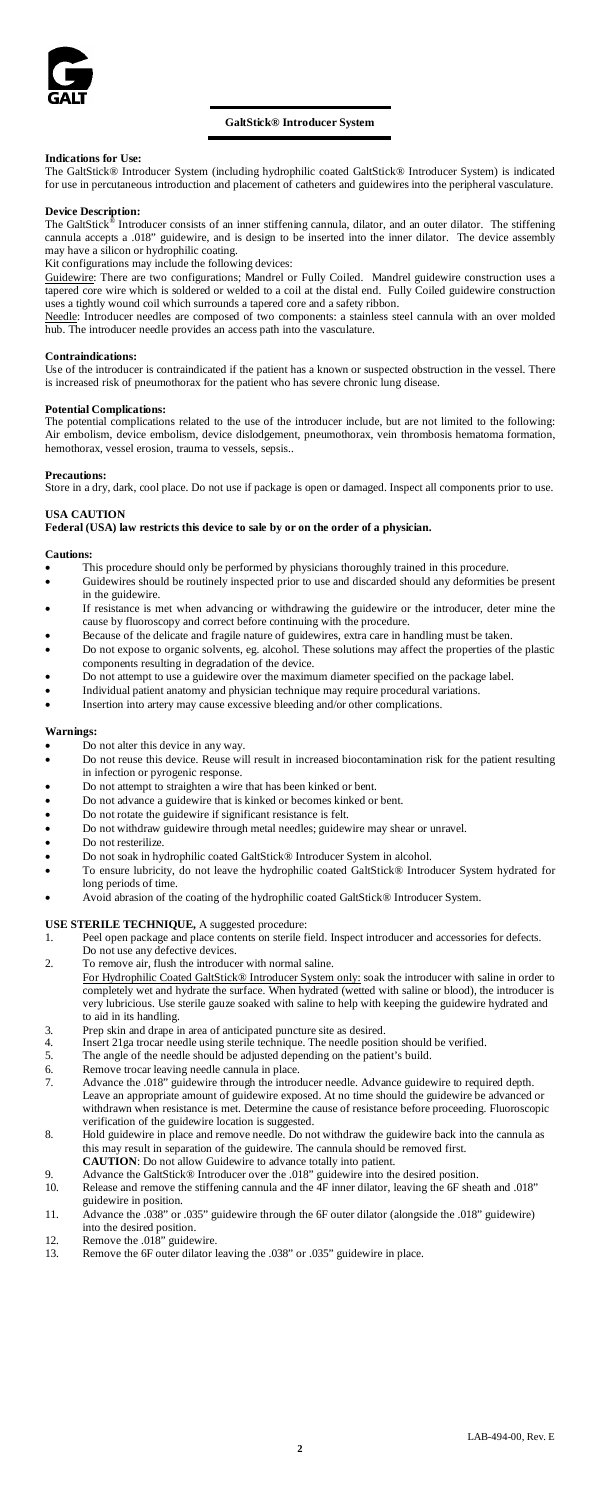

#### **GaltStick® introducersystem**

**Indikationer for anvendelse:** GaltStick® introducersystemet (herunder GaltStick® introducersystem med hydrofil belægning) er beregnet til perkutan indføring og anbringelse af katetre og ledetrådei den perifere vaskulatur.

**Beskrivelse af anordningen:** GaltStick®-introduceren består af en indvendig afstivningskanyle, en dilatator og en udvendig dilatator. Afstivningskanylen kan rumme en 0,046 cm ledetråd, og den er beregnet til indsætning i den indvendige dilatator. Enheden kan have en silicium- eller hydrofil belægning.

Sætkonfigurationer kan omfatte følgende anordninger:

Ledetråd: Der er to konfigurationer: dorn eller spiralrullet. Dornledetråde er konstrueret med en konisk kernetråd, der er fastloddet eller fastsvejset på en spiral i den distale ende. Spiralrullede ledetråde er konstrueret ved brug af en tæt oprullet spiral, der omringer en konisk kerne og et sikkerhedsbånd.<br><u>Nål</u>: Introducernåle består af to komponenter: en kanyle af rustfrit stål med en overformet muffe.

Introducernålen giver en adgangsbane ind i vaskulaturen.

#### **Kontraindikationer:**

Brug af introduceren er kontraindiceret, hvis patienten har en kendt eller formodet obstruktion i karret. Der er øget risiko for pneumotorax for patienter med en alvorlig kronisk lungesygdom.

#### **Mulige komplikationer:**

Mulige komplikationer forbundet med anvendelse af introduceren omfatter, men er ikke begrænset til følgende: luftemboli, anordningsemboli, løsrivelse af anordningen, pneumothorax, venetrombose, hematomdannelse, hemothorax, karerosion, kartraume, sepsis.

#### **Sikkerhedsforanstaltninger:**

Opbevares tørt, mørkt og køligt. Må ikke anvendes, hvis emballagen er åbnet eller beskadiget. Kontrollér alle komponenter inden brugen.

### **BEMÆRKNING VEDR. USA**

**Ifølge amerikansk lovgivning (USA) må denne anordning kun sælges af eller på ordination af en læge.**

### **Forholdsregler:**

- Denne procedure må kun udføres af en læge med grundig øvelse i denne procedure.<br>• I edetråde skal rutinemæssigt kontrolleres inden brug og kasseres, såfremt der en
- Ledetråde skal rutinemæssigt kontrolleres inden brug og kasseres, såfremt der er deformeringer på dem.
- Hvis der mødes modstand ved fremføringen eller tilbagetrækningen af ledetråden eller introduceren, skal årsagen fastslås gennem fluoroskopi og afhjælpes, før proceduren fortsættes.
- Da ledetråde er skrøbelige og spinkle, skal der udvises ekstra omhu ved håndteringen af dem.<br>
Må ikke udgattes for organiske opløsningsmidler som f.eks. alkohol. Sådanne opløsninger k • Må ikke udsættes for organiske opløsningsmidler som f.eks. alkohol. Sådanne opløsninger kan påvirke plastkomponenternes egenskaber og medføre nedbrydning af anordningen.
- Forsøg ikke at anvende en ledetråd større end den maks. diameter, der er angivet på emballageetiketten.
- De enkelte patienters anatomi og lægens teknik kan kræve proceduremæssige variationer.
- Indføring i en arterie kan forårsage kraftig blødning og/eller andre komplikationer.

### **Advarsler:**

- Denne anordning må ikke ændres på nogen måde.
- Anordningen må ikke genanvendes. Genanvendelse medfører øget risiko for biologisk kontaminering af patienten med infektion eller pyrogen reaktion til følge.
- Forsøg ikke at rette en bøjet tråd eller en tråd med knæk ud.
- Undlad at fremføre en ledetråd, som har knæk eller får knæk eller bliver bøjet.
- Drej ikke ledetråden, hvis der mærkes tydelig modstand.
- Træk ikke ledetråden tilbage gennem metalnåle. Ledetråden kan blive klippet over eller trævle op.
- Må ikke resteriliseres.<br>• GaltStick® introduce.
- GaltStick® introducersystemet med hydrofil belægning må ikke blive liggende i alkohol.
- For at sikre smøringsevnen må GaltStick® introducersystemet med hydrofil belægning ikke være udsat for vand i en længere periode.
- Undgå afslidning af den hydrofile belægning på GaltStick® introducersystemet.

# **BRUG STERIL TEKNIK.** Foreslået fremgangsmåde:<br>1 å bn emballagen, og anbring indholdet på det st

- 1. Åbn emballagen, og anbring indholdet på det sterile område. Kontrollér introduceren og tilbehøret for
- defekter. Defekte anordninger må ikke anvendes. 2. Fjern eventuel luft ved at skylle introduceren med almindeligt saltvand. Kun GaltStick® introducersystem med hydrofil belægning: Gennemvæd introduceren med saltvand<br>for at gøre hele introducerens overflade våd. Når introduceren er våd (vædet med saltvand eller blod), har den særdeles god smøreevne. Brug steril gaze vædet med saltvand til at hjælpe med at holde
- introduceren våd og som hjælp ved håndteringen af den. 3. Klargør huden og afdækningsområdet for det tilsigtede punktursted efter ønske.
- 4. Indfør en trokar str. 21 ved brug af steril teknik. Nålens position skal kontrolleres.
- 5. Nålens vinkel skal indstilles afhængigt af patientens kropsbygning.<br>5. Fjern trokaren, og lad nålekanylen blive.<br>7. Før 0.046 cm ledetråden gennem introducernålen. Før ledetråden ti
- Fjern trokaren, og lad nålekanylen blive.<br>Før 0.046 cm ledetråden gennem introdu
- 7. Før 0,046 cm ledetråden gennem introducernålen. Før ledetråden til den ønskede dybde. Lad en passende mængde ledetråd være blotlagt. Ledetråden må på intet tidspunkt føres frem eller trækkes tilbage, når der mødes modstand. Fastslå årsagen til modstanden, før der fortsættes. En fluoroskopisk kol af ledetrådens placering tilrådes.
- 8. Hold ledetråden på plads, og fjern nålen. Træk ikke ledetråden tilbage og ind i kanylen, da dette kan føre til, at ledetråden skilles ad. Kanylen skal fjernes først.
- **FORSIGTIG**: Lad ikke ledetråden blive ført helt ind i patienten.<br>9. Før GaltStick® introduceren frem over 0,046 cm ledetråden til den ønskede position.
- 
- 10. Frigør og fjern den afstivende kanyle og den indvendige dilatator str. 4F, og lad sheathen str. 6F og 0,046 cm ledetråden blive i position.
- 11. Før 0,097 cm eller 0,089 cm ledetråden gennem den udvendige dilatator str. 6F (langs med 0,046 cm ledetråden) til den ønskede position.
- 12. Fjern 0,046 cm ledetråden<br>13. Fjern den udvendige dilata
- 13. Fjern den udvendige dilatator str. 6F, og lad 0,097 cm eller 0,089 cm ledetråden forblive på plads.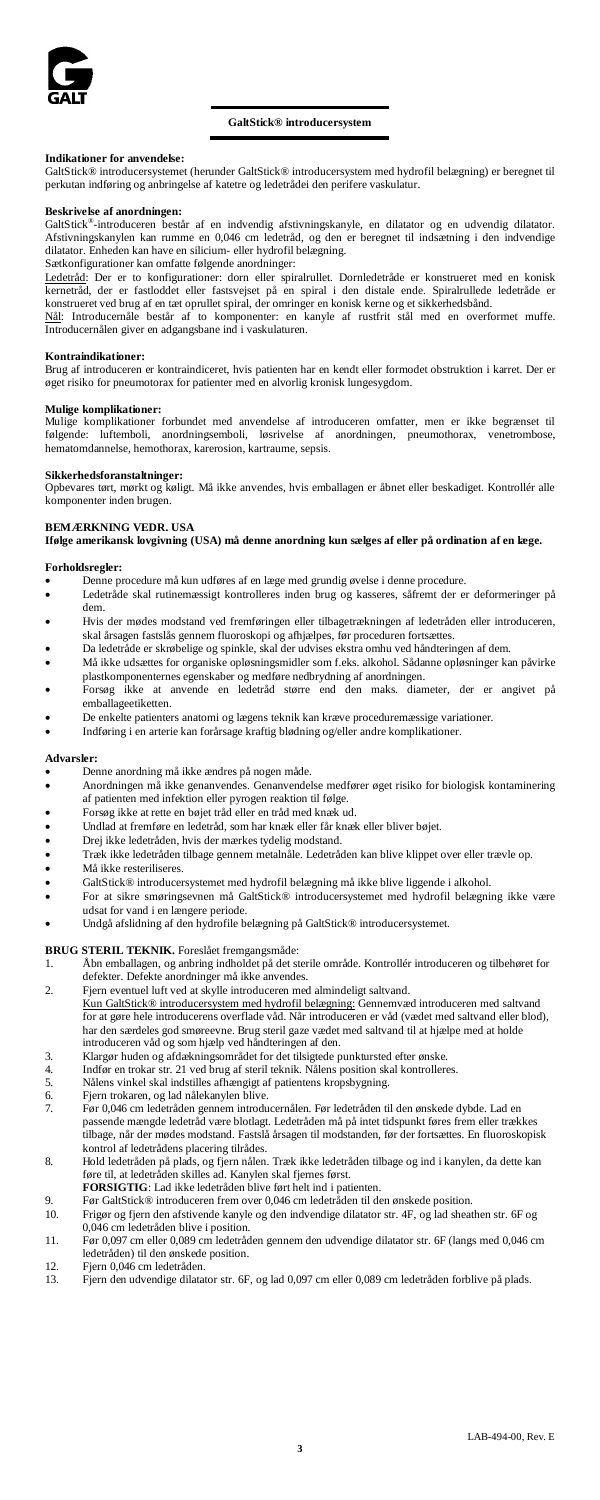

### **GaltStick®-introducersysteem**

#### **Gebruiksindicaties:**

Het Galstick™-introducersysteem (inclusief het Galstick™-introducersysteem met hydrofiele coating) is bestemd voor gebruik bij de percutane inbrenging en plaatsing van katheters en voerdraden in het perifere vaatstelsel.

### **Beschrijving hulpmiddel:**

De GaltStick®-introducer bestaat uit een binnenste verstevigingscanule, dilatator en een buitenste dilatator. De verstevigingscanule is geschikt voor een voerdraad van 0,046 cm, en kan in de binnenste dilatator worden ingebracht. Het hulpmiddel bevat mogelijk een siliconen of hydrofiele coating.

De setconfiguraties kunnen de volgende hulpmiddelen bevatten:<br><u>Voerdraad</u>: Er zijn twee configuraties beschikbaar: met mandrijn of volledige spiraal. De voerdraad met mandrijn bestaat uit een draad met taps toelopende kern die op het distale uiteinde van een spiraal wordt gesoldeerd of gelast. De voerdraad met volledige spiraal bestaat uit een spiraal die strak om een taps toelopende kern en een veiligheidslint is opgerold.

Naald: De introducernaalden bestaan uit twee componenten: een roestvrijstalen canule met een gegoten hub. Met de introducernaald hebt u toegang tot het vaatstelsel.

#### **Contra-indicaties:**

Het gebruik van de introducer is gecontra-indiceerd als de patiënt een bekende of vermoede obstructie in het bloedvat heeft. Er bestaat een verhoogd risico op pneumothorax bij patiënten met een ernstige chronische longziekte.

#### **Mogelijke complicaties:**

De mogelijke complicaties met betrekking tot het gebruik van de introducer omvatten, maar zijn niet beperkt tot het volgende: luchtembolie, embolie in het hulpmiddel, losraken van het hulpmiddel, pneumothorax, trombose in de aderen, vorming van hematomen, hemothorax, erosie van het bloedvat, vaattrauma, sepsis.

**Voorzorgsmaatregelen:** Op een droge, donkere, koele plaats bewaren. Niet gebruiken als de verpakking is geopend of beschadigd. Vóór gebruik alle onderdelen inspecteren.

# **WAARSCHUWING VS**

**De federale wetgeving van de Verenigde Staten staat de verkoop van dit product alleen toe door of op voorschrift van een arts.**

#### **Let op:**

- Deze procedure mag alleen worden uitgevoerd door artsen die een adequate training hebben gehad voor het uitvoeren van deze procedure.
- Voerdraden moeten vóór gebruik op routinematige wijze worden geïnspecteerd. Indien een voerdraad misvormd is, moet u deze weggooien.
- Als u weerstand voelt bij het opvoeren of terugtrekken van de voerdraad of de introducer, gebruikt u fluoroscopie om de oorzaak vast te stellen en corrigeert u het probleem voordat u doorgaat met de procedure.
- Wees uiterst voorzichtig bij de hantering van voerdraden, omdat het delicate en fragiele producten zijn.
- Niet blootstellen aan organische oplosmiddelen, zoals alcohol. Deze oplossingen tasten mogelijk de
- eigenschappen van de kunststof onderdelen aan, waardoor het hulpmiddel negatief wordt beïnvloed. Gebruik geen voerdraad met een grotere maximale diameter dan de maat die op het verpakkingslabel staat aangegeven.
- Door de anatomie van elke patiënt en de techniek van de arts kan het noodzakelijk zijn van de
- procedure af te wijken. Inbrenging in de slagader kan een overmatige bloeding en/of andere complicaties veroorzaken.

#### **Waarschuwingen:**

- U mag dit hulpmiddel op geen enkele wijze veranderen.
- U mag dit hulpmiddel niet hergebruiken. Hergebruik leidt tot een verhoogd risico op biologische verontreiniging bij de patiënt, wat mogelijk een infectie of pyrogene reactie tot gevolg heeft.
- U mag een geknikte of gebogen voerdraad niet opnieuw rechtmaken. • U mag een geknikte voerdraad niet opvoeren. Voer ook geen voerdraad op die tijdens de procedure
- geknikt of gebogen is geraakt. • U mag de voerdraad niet draaien als u een aanzienlijke weerstand voelt.<br>• U mag de voerdraad niet door een metalen naald terugtrekken. De voer
- U mag de voerdraad niet door een metalen naald terugtrekken. De voerdraad kan ingesneden raken of kan rafelen.
- U mag dit product niet opnieuw steriliseren.
- Dompel het GaltStick®-introducersysteem met hydrofiele coating niet onder in alcohol.
- Zorg ervoor dat het GaltStick®-introducersysteem met hydrofiele coating niet langdurig wordt gehydrateerd, om de gladheid te waarborgen.
- Voorkom afschuren van de coating van het GaltStick®-introducersysteem met hydrofiele coating.

- GEBRUIK EEN STERIELE TECHNIEK, voorstel voor een procedure:<br>1. Trek de verpakking open en plaats de inhoud op het steriele veld. Inspecteer de introducer en accessoires op defecten. U mag geen defecte hulpmiddelen gebruiken.
- 2. Spoel de introducer door met een normale zoutoplossing om lucht te verwijderen. Uitsluitend voor het GaltStick®-introducersysteem met hydrofiele coating: dompel de introducer onder in zoutoplossing om het oppervlak volledig te bevochtigen en hydrateren. De introducer is zeer glibberig wanneer deze is gehydrateerd (bevochtigd met zoutoplossing of bloed). Gebruik een steriel gaasje dat is doordrenkt met een zoutoplossing, om ervoor te zorgen dat de introducer gehydrateerd
- blijft en om de introducer gemakkelijker te kunnen hanteren. 3. Bereid de huid voor en dek het gebied van de voorgenomen punctieplaats naar wens af.
- 4. Breng een trocart van 21G in door middel van een steriele techniek. Controleer de positie van de naald.
- 5. Pas de hoek van de naald aan het lichaam van de patiënt aan:
- 6. Verwijder de trocart en laat de naaldcanule op zijn plaats. 7. Voer de voerdraad van 0,046 cm op door de introducernaald. Voer de voerdraad op tot de vereiste
- diepte. Laat een passende lengte van de voerdraad uitsteken. U mag de voerdraad nooit opvoeren of terugtrekken wanneer u weerstand voelt. Stel de oorzaak van de weerstand vast voordat u doorgaat. We raden aan de locatie van de voerdraad onder fluoroscopie te controleren. 8. Houd de voerdraad op zijn plaats en verwijder de naald. Trek de voerdraad niet terug in de canule,
- omdat de voerdraad hierdoor kan splijten. Verwijder eerst de canule. **LET OP:** zorg ervoor dat u de voerdraad niet volledig in de patiënt opvoert.
- 
- 9. Voer de GaltStick®-introducer over de voerdraad van 0,046 cm op in de gewenste positie. 10. Laat de verstevigingscanule en de binnenste dilatator van 4F los en verwijder ze, waarbij de huls van 6F en de voerdraad van 0,046 cm op hun plaats moeten blijven.
- 11. Voer de voerdraad van 0,097 of 0,089 cm door de buitenste dilatator van 6F (langs de voerdraad van 0,046 cm) op in de gewenste positie.
- 12. Verwijder de voerdraad van  $\dot{0,}046$  cm.<br>13. Verwijder de buitenste dilatator van 6
- 13. Verwijder de buitenste dilatator van 6F en laat de voerdraad van 0,097 of 0,089 cm op zijn plaats.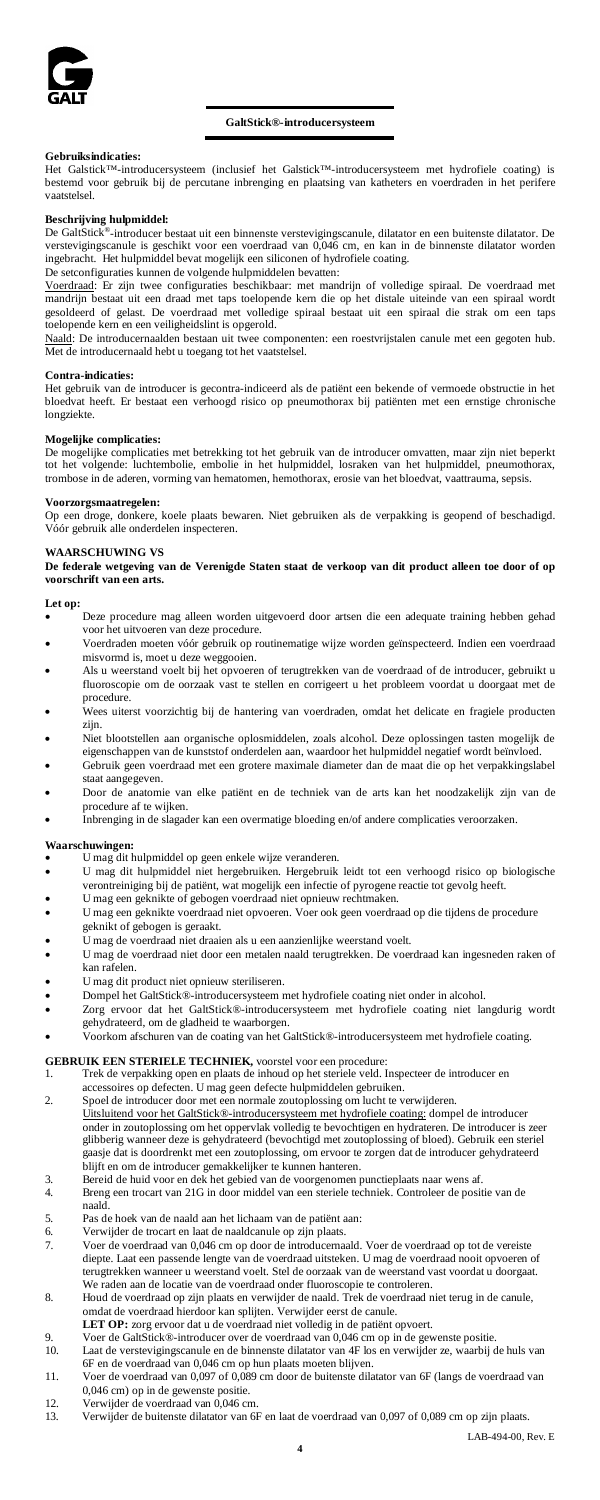

### **Système introducteur GaltStick®**

#### **Indications d'emploi**

Le système introducteur GaltStick® (incluant le système introducteur GaltStick® doté d'un revêtement hydrophile) est indiqué pour l'introduction percutanée et le positionnement des cathéters et des fils-guides dans le système vasculaire périphérique.

**Description du dispositif :**<br>L'introducteur Gall:Sick® se compose d'une canule de renforcement intérieure, d'un dilatateur et d'un<br>dilatateur externe. La canule de renforcement accepte un fil-guide de 0,046 cm et est conç dans le dilatateur intérieur. Le dispositif peut avoir un revêtement en silicone ou un revêtement hydrophile. Le kit peut contenir les dispositifs suivants :

Fil-guide : il existe deux configurations : le fil-guide mandrin et le fil-guide avec bobine. Le fil-guide mandrin contient un fil central effilé soudé à une bobine à l'extrémité distale. Le fil-guide avec bobine présente une bobine très serrée qui entoure un centre effilé et un ruban de sécurité.

Aiguille : les aiguilles introductrices comprennent deux composants : une canule en acier inoxydable et un capuchon surmoulé. L'aiguille introductrice permet d'accéder au système vasculaire.

#### **Contre-indications**

L'utilisation de l'introducteur est contre-indiquée chez les patients présentant une obstruction connue ou présumée dans le vaisseau. Il existe un risque accru de pneumothorax chez les patients atteints d'une maladie pulmonaire chronique grave

#### **Risques de complications**

Les complications potentielles liées à l'utilisation de l'introducteur incluent notamment : embolie gazeuse, embolie au niveau du dispositif, délogement du dispositif, pneumothorax, thrombose veineuse, formation d'hématome, hémothorax, érosion vasculaire, traumatisme vasculaire, septicémie.

#### **Précautions**

Conserver dans un endroit sec, sombre et frais. Ne pas utiliser si l'emballage est ouvert ou endommagé. Inspecter tous les composants avant utilisation.

#### **MISE EN GARDE DESTINÉE AUX ÉTATS-UNIS**

**Selon la loi fédérale des États-Unis, ce dispositif ne peut être vendu que par des médecins ou sur prescription de ces derniers.**

### **Mises en garde**

• Seuls les médecins compétents et dûment formés pour réaliser cette intervention sont autorisés à la réaliser.

- Il est impératif d'inspecter systématiquement les fils-guides avant utilisation et de les mettre au rebut en cas de déformation.
- Si de la résistance se fait sentir lors de la progression ou du retrait du fil-guide ou de l'introducteur,
- déterminer la cause de celle-ci par radioscopie et y remédier avant de poursuivre. Les fils-guides sont fragiles et délicats. Il est donc impératif de les manipuler avec beaucoup de prudence.
- Ne pas exposer à des solvants organiques, par exemple à de l'alcool. Ces solutions peuvent modifier
- les propriétés des composants en plastique et provoquer ainsi la dégradation du dispositif. Ne pas tenter d'utiliser un fil-guide dont le diamètre dépasse le diamètre maximal indiqué sur l'étiquette de l'emballage.
- Les procédures peuvent varier en fonction de l'anatomie de chaque patient et de la technique utilisée par les médecins. • Une insertion dans une artère peut provoquer un saignement excessif et/ou d'autres complications.

#### **Avertissements**

- Ne pas modifier ce dispositif de quelque manière que ce soit.<br>• Ne pas réutiliser ce dispositif. La réutilisation augmente les r
- Ne pas réutiliser ce dispositif. La réutilisation augmente les risques de biocontamination du patient, ce qui peut entraîner une infection ou une réaction pyrogénique.
- Ne pas tenter de redresser un fil tordu ou plié.
- Ne pas faire progresser un fil-guide tordu ou qui est en train de se tordre ou de se plier.
- Ne pas tourner le fil-guide si une résistance notable se fait sentir.<br>• Ne pas retirer le fil-guide à l'aide d'aiguilles métalliques sous pe • Ne pas retirer le fil-guide à l'aide d'aiguilles métalliques, sous peine de le casser ou de le détordre.
- Ne pas restériliser.
- Ne pas imbiber le système introducteur GaltStick® doté d'un revêtement hydrophile d'alcool.
- Pour garantir un effet glissant du fil, ne pas laisser le système introducteur GaltStick® doté d'un
- revêtement hydrophile hydraté trop longtemps. Éviter l'abrasion du revêtement hydrophile du système introducteur GaltStick®.

## **APPLIQUER UNE TECHNIQUE DE STÉRILISATION.** Voici une procédure recommandée :<br>1 Ouvrir l'emballage et placer le contenu sur un champ stérile. Inspecter l'introducteur et les 1. Ouvrir l'emballage et placer le contenu sur un champ stérile. Inspecter l'introducteur et les accessoires pour déceler d'éventuels défauts. Ne pas utiliser de dispositifs défectueux.

- 2. Pour éliminer l'air, rincer l'introducteur avec une solution de soluté normale.
- <mark>Réservé uniquement au système introducteur GaltStick® doté d'un revêtement hydrophile :</mark> imbiber<br>l'introducteur avec du soluté afin d'humidifier et d'hydrater entièrement sa surface. Lorsqu'il est hydraté (humidifié avec du soluté ou du sang), l'introducteur devient très glissant. Utiliser une gaze imbibée de soluté pour mieux maintenir l'introducteur hydraté et contrôler sa manipulation. 3. Préparer la peau et couvrir la zone du site de ponction prévue comme il se doit.
- 4. Insérer une aiguille trocart de calibre 21 en appliquant la technique de stérilisation. Il est indispensable de vérifier la position de l'aiguille.
- 5. Il est nécessaire d'ajuster l'angle de l'aiguille en fonction de la corpulence du patient.<br>6. Retirer le trocart en laissant la canule de l'aiguille en place.<br>7. Faire progresser le fil-guide de 0,045 cm à travers l'aig
	-
- 6. Retirer le trocart en laissant la canule de l'aiguille en place. 7. Faire progresser le fil-guide de 0,045 cm à travers l'aiguille introductrice. Faire progresser le fil-guide jusqu'à la profondeur requise. Laisser une longueur de fil-guide suffisante apparente. Si une résistance<br>se fait sentir, interrompre immédiatement la progression ou le retrait du fil-guide. Déterminer la cause<br>de cette rés radioscopie.
- 8. Maintenir le fil-guide en place et retirer l'aiguille. Ne pas retirer le fil-guide en le rétractant dans la nule au risque de le détacher. Il faut d'abord retirer la canule.
	-
- MISE EN GARDE : ne pas laisser le fil-guide pénétrer complètement dans le corps du patient.<br>9. Faire progresser l'introducteur GaltStick® sur le fil-guide de 0,045 cm vers la position souhaitée.<br>10. Desserrer et retirer la
- de taille 6F et le fil-guide de 0,045 cm en place.<br>11. Faire progresser le fil-guide de 0,096 cm ou de 0,089 cm à travers le dilatateur extérieur de taille 6F (le<br>long du fil-guide de 0,045 cm) vers la position souhaitée.
- 12. Retirer le fil-guide de 0,045 cm.<br>13. Retirer le dilatateur extérieur de
- 13. Retirer le dilatateur extérieur de taille 6F, laissant le fil-guide de 0,096 cm ou de 0,089 cm en place.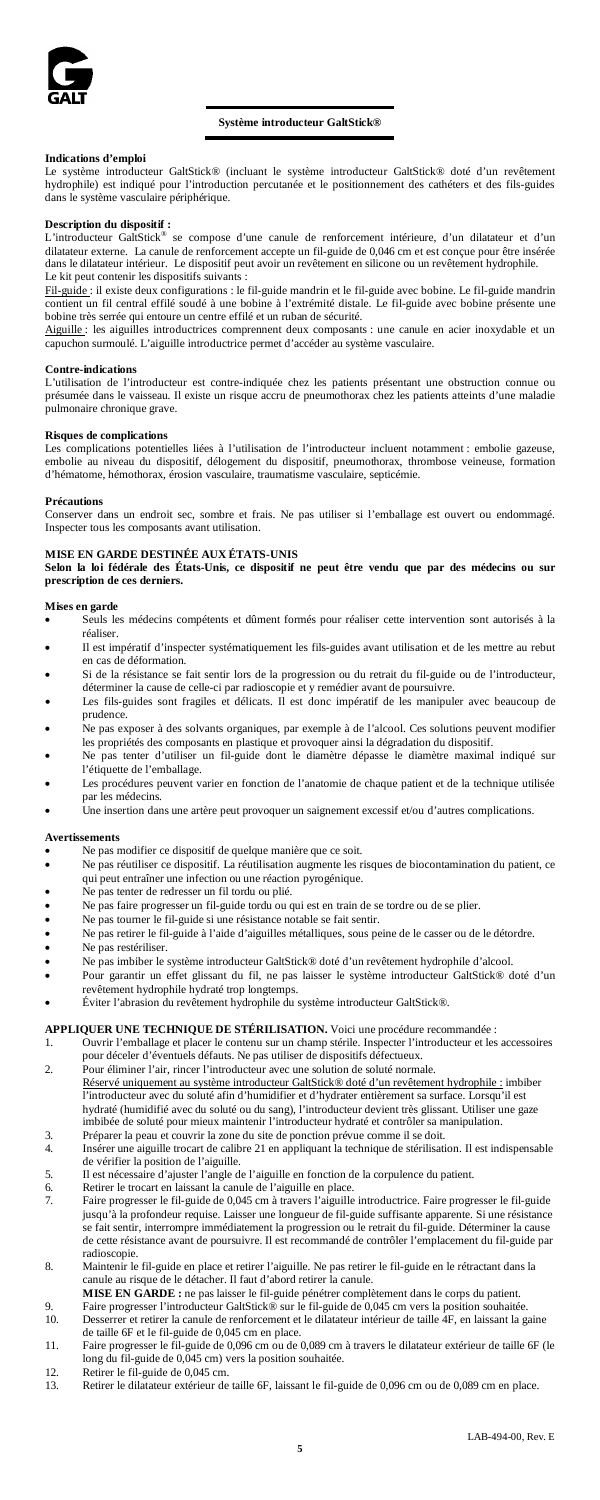

#### **GaltStick® Einführset**

# **Anwendungsgebiete:**

Das GaltStick® Einführset (einschließlich des hydrophil beschichteten GaltStick® Einführsets) ist zur Verwendung bei der perkutanen Einführung und Platzierung von Kathetern und Führungsdrähten in das periphere Gefäßsystem vorgesehen.

**Produktbeschreibung:**<br>Die GaltStick<sup>®</sup>-Einführhilfe besteht aus einer inneren Stützkanüle, einem Dilatator sowie einem äußeren<br>Dilatator. Die Stützkanüle ist mit einem 0,046 cm Führungsdraht zu verwenden. Sie ist so konzi Silikon- oder hydrophile Beschichtung verfügen. Zu den verschiedenen Sets gehören unter anderem die folgenden Produkte:

Führungsdraht: Der Führungsdraht ist in zwei Konfigurationen erhältlich: als Mandrin oder vollständig aufgewickelt. Der Mandrin verfügt über einen konischen Kerndraht, der am distalen Ende zu einem Coil zusammengelötet oder -geschweißt ist. Der vollständig aufgewickelte Führungsdraht verwendet ein dicht gewickelten Coil, der einen konischen Kern und ein Sicherheitsband umgibt.<br><u>Nadel</u>: Die Einführnadeln bestehen aus zwei Komponenten: einer Edelstahlkanüle mit einem umspritzten

Mittelteil. Die Einführnadel bietet einen Zugangsweg in das Gefäßsystem.

## **Gegenanzeigen:**

Die Verwendung des Einführsets ist nicht angezeigt, wenn der Patient unter einer bekannten oder vermuteten Obstruktion des Gefäßes leidet. Es besteht ein erhöhtes Pneumothoraxrisiko bei Patienten mit schwerer chronischer Lungenerkrankung.

#### **Mögliche Komplikationen:**

Mögliche Komplikationen bei Verwendung des Einführsets sind u. a.: Luftembolie, Device-Embolie, Dislokation des Produkts, Pneumothorax, Venenthrombose, Hämatombildung, Hämothorax, Gefäßerosion, Gefäßtrauma, Sepsis.

#### **Vorsichtshinweise:**

Trocken, dunkel und kühl lagern. Nicht verwenden, wenn die Verpackung geöffnet oder beschädigt ist. Alle Bestandteile vor der Verwendung kontrollieren.

#### **VORSICHTSHINWEIS FÜR USA**

**Laut US-amerikanischem Bundesgesetz darf dieses Gerät nur an einen Arzt oder auf ärztliche Anordnung hin verkauft werden.**

#### **Vorsicht:**

- Dieses Verfahren darf nur von einem Arzt durchgeführt werden, der entsprechend intensiv geschult wurde.
- Führungsdrähte sollten routinemäßig vor dem Gebrauch kontrolliert werden. Sie sind zu entsorgen, wenn sich eine Deformierung am Führungsdraht zeigt.
- Wird beim Vorschieben oder Zurückziehen des Führungsdrahts oder des Einführsets ein Widerstand wahrgenommen, ist die Ursache mittels Durchleuchtung festzustellen und zu beseitigen, ehe der
- Vorgang fortgesetzt wird. Da Führungsdrähte empfindlich und fragil sind, müssen sie mit besonderer Sorgfalt gehandhabt werden.
- Nicht organischen Lösungsmitteln, wie Alkohol, aussetzen. Solche Lösungen können die Eigenschaften der Kunststoffbestandteile schädigen, so dass die Qualität des Produkts herabgesetzt wird
- Nicht versuchen, einen Führungsdraht zu verwenden, der einen größeren als den auf dem Etikett der Verpackung angegebenen Durchmesser hat.
- Die anatomischen Gegebenheiten des Patienten und die Technik des Arztes erfordern evtl. eine Änderung im Vorgehen.
- Die Einführung in eine Arterie kann zu einer übermäßig starken Blutung und/oder anderen Komplikationen führen.

#### **Warnhinweise:**

- 
- Dieses Produkt in keiner Weise verändern. Die Wiederverwendung führt zu einem erhöhten Kontaminationsrisiko für den Patienten mit anschließender Infektion bzw. Fieberreaktion.
- Nicht versuchen, einen geknickten oder verbogenen Draht zu begradigen.
- Keinen Draht vorschieben, der geknickt ist bzw. der abknickt oder sich verbiegt.
- Den Führungsdraht nicht drehen, wenn ein bedeutender Widerstand spürbar ist.
- Den Führungsdraht nicht durch Metallkanülen zurückziehen; der Draht kann abscheren oder sich auftrennen.
- Nicht erneut sterilisieren.
- Das hydrophil beschichtete GaltStick® Einführset nicht in Alkohol legen.
- Um die Gleitfähigkeit zu gewährleisten, darf das hydrophil beschichtete GaltStick® Einführset nicht über einen längeren Zeitraum hydratisiert werden. über einen längeren Zeitra
- Ein Abreiben der Beschichtung des hydrophil beschichteten GaltStick® Einführsets vermeiden.

### **STERILE TECHNIK ANWENDEN,** empfohlenes Vorgehen:

- 1. Verpackung aufziehen und Inhalt auf eine sterile Arbeitsfläche legen. Einführset und Zubehörteile auf Beschädigung untersuchen. Beschädigte Produkte dürfen nicht verwendet werden.
- 2. Um die Luft zu entfernen, wird das Einführset mit physiologischer Kochsalzlösung gespült. Nur beim hydrophil beschichten GaltStick® Einführset: Das Einführset in physiologische Kochsalzlösung legen, damit die Oberfläche vollständig nass und hydratisiert ist. Wenn das Einführset hydratisiert (mit Kochsalzlösung oder Blut benetzt) ist, ist es sehr gleitfähig. Für die einfache Handhabung das Einführset mit in Kochsalzlösung getränkter Gaze feucht halten.
- 
- 3. Haut vorbereiten und den Bereich der vorgesehenen Punktion abdecken.<br>4. Mittels steriler Technik eine 21-G-Trokarkanüle einführen. Die Lage der Kanüle überprüfen.<br>5. Die Abwinklung der Kanüle nach dem Körperbau des Pati
- 
- 6. Trokar entfernen, während die Kanüle in situ bleibt. 7. Den 0,04572-cm-Führungsdraht durch die Einführkanüle vorschieben. Den Führungsdraht bis zur erforderlichen Tiefe vorschieben. Ein ausreichendes Stück Führungsdraht herausragen lassen. Den Führungsdraht niemals vorschieben oder zurückziehen, wenn ein Widerstand spürbar ist. Vor der Fortsetzung des Vorgangs die Ursache des Widerstands feststellen. Die Durchleuchtungskontrolle der Führungsdrahtposition wird empfohlen.
- 8. Führungsdraht festhalten und Einführkanüle entfernen. Den Führungsdraht nicht zurück in die Kanüle ziehen, da es dadurch zu einer Abtrennung des Führungsdrahts kommen kann. Die Kanüle sollte als erstes entfernt werden.
- **VORSICHT:** Der Führungsdraht darf nicht über seine volle Länge in den Patienten vorgeschoben werden.
- 9. Das GaltStick® Einführset über den 0,04572-cm-Führungsdraht bis zur gewünschten Position vorschieben.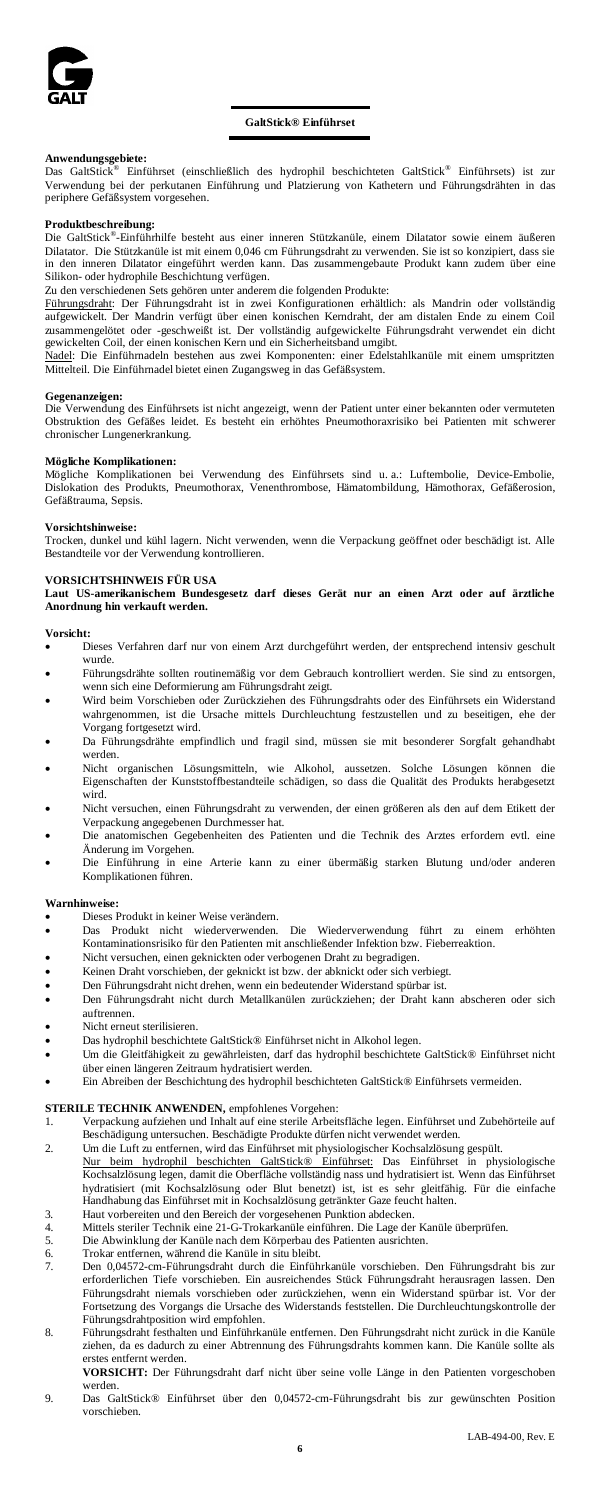

- 10. Die Stützkanüle und den inneren 4-F-Dilatator lösen und entfernen, dabei die 6-F-Schleuse und den 0,04572-cm-Führungsdraht in situ lassen.<br>11. Den 0,09652-cm- oder 0,0889-cm-Führungsdraht durch den äußeren 6-F-Dilatato
- 
- lassen.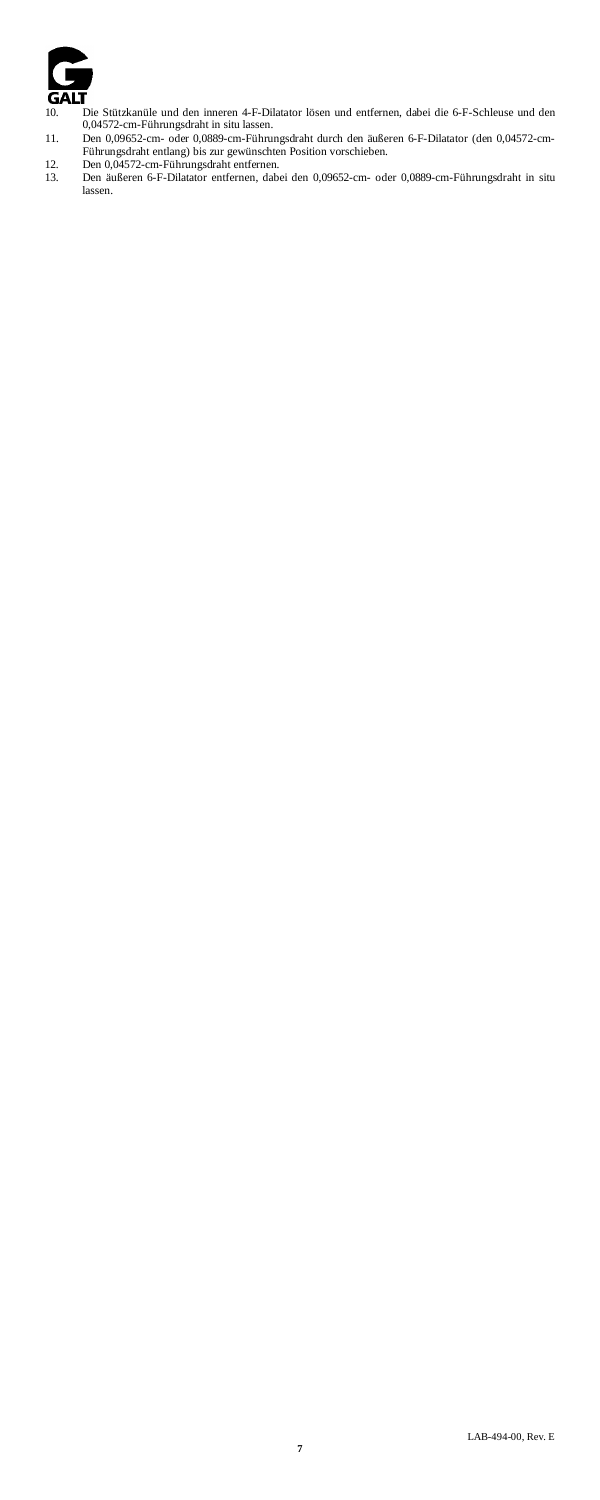

### **Σύστημα εισαγωγέα GaltStick®**

### **Ενδείξεις χρήσης:**

Το σύστημα εισαγωγέα GaltStick® (περιλαμβάνει το σύστημα εισαγωγέα GaltStick® με υδρόφιλη επικάλυψη) ενδείκνυται για χρήση στη διαδερμική εισαγωγή και τοποθέτηση καθετήρων και οδηγών συρμάτων στο περιφερικό αγγειακό σύστημα.

Π**εριγραφή της συσκευή**ς:<br>Ο εισαγωγέας GaltStick® αποτελείται από μια εσωτερική κάνουλα ενίσχυσης και έναν εξωτερικό διαστολέα.<br>Η κάνουλα ενίσχυσης δέχεται οδηγό σύρμα 0,046 cm και είναι σχεδιασμένη να εισάγεται μέσα στον

Οι διαμορφώσεις του κιτ μπορεί να περιλαμβάνουν τις ακόλουθες συσκευές:

<u>Οδηγό σύρμα</u>: παρέχεται σε δύο διαμορφώσεις, δηλαδή με αξονίσκο ή πλήρως σπειρωμένο. Στο μοντέλο<br>οδηγού σύρματος με αξονίσκο χρησιμοποιείται ένα κωνικό σύρμα πυρήνα που έχει προσαρτηθεί με<br>κασσιτεροκόλληση ή οξυγονοκόλλη οδηγού σύρματος χρησιμοποιείται μια σφιχτά διαμορφωμένη σπείρα που περιβάλλει έναν κωνικό πυρήνα και μια λωρίδα ασφαλείας.

<u>Βελόνα</u>: οι βελόνες εισαγωγέα αποτελούνται από δύο τμήματα, δηλαδή μια κάνουλα από ανοξείδωτο χάλυβα<br>και μια προσαρτημένη πλήμνη. Η βελόνα εισαγωγέα παρέχει οδό προσπέλασης στο αγγειακό σύστημα.

#### **Αντενδείξεις:**

Η χρήση του εισαγωγέα αντενδείκνυται εάν ο ασθενής έχει γνωστή ή πιθανολογούμενη απόφραξη αγγείου.<br>Υπάρχει αυξημένος κίνδυνος πνευμονοθώρακα σε ασθενείς που πάσχουν από χρόνια πνευμονοπάθεια βαριάς μορφής.

#### **Πιθανές επιπλοκές:**

Οι πιθανές επιπλοκές που σχετίζονται με τη χρήση του εισαγωγέα περιλαμβάνουν, μεταξύ άλλων, τις εξής:<br>εμβολή από αέρα, εμβολή από τη συσκευή, εκτόπιση της συσκευής, πνευμονοθώρακα, θρόμβωση φλέβας,<br>σχηματισμό αιματώματος,

#### **Προφυλάξεις:**

Φυλάσσετε σε ξηρό, σκοτεινό, δροσερό μέρος. Μη χρησιμοποιείτε εάν η συσκευασία έχει ανοιχτεί ή έχει υποστεί ζημιά. Επιθεωρήστε όλα τα εξαρτήματα πριν από τη χρήση.

#### **ΥΠΟΔΕΙΞΗ ΠΡΟΣΟΧΗΣ ΓΙΑ ΤΙΣ Η.Π.Α.**

**Η ομοσπονδιακή νομοθεσία των Η.Π.Α. επιτρέπει την πώληση αυτής της συσκευής μόνον από ιατρό ή κατόπιν εντολής ιατρού.**

## **Υποδείξεις προσοχής:**

- Αυτή η επέμβαση πρέπει να εκτελείται μόνο από ιατρούς άρτια εκπαιδευμένους σε αυτή τη διαδικασία.
- Τα οδηγά σύρματα πρέπει να επιθεωρούνται πάντοτε πριν από τη χρήση και να απορρίπτονται σε
- περίπτωση που εμφανίζουν παραμορφώσεις. Εάν συναντήσετε αντίσταση κατά την προώθηση ή την απόσυρση του οδηγού σύρματος ή του εισαγωγέα, προσδιορίστε την αιτία με χρήση ακτινοσκόπησης και διορθώστε το πρόβλημα πριν συνεχίσετε την επέμβαση.
- Λόγω της ευαίσθητης και εύθραυστης φύσης των οδηγών συρμάτων, απαιτείται ιδιαίτερη προσοχή κατά το χειρισμό.
- Μην εκθέτετε σε οργανικούς διαλύτες, π.χ. αλκοόλη. Αυτά τα διαλύματα μπορεί να επηρεάσουν τις ιδιότητες των πλαστικών εξαρτημάτων και να προκαλέσουν υποβάθμιση των υλικών κατασκευής της συσκευής.
- Μην επιχειρήσετε να χρησιμοποιήσετε ένα οδηγό σύρμα η διάμετρος του οποίου υπερβαίνει τη μέγιστη επιτρεπόμενη διάμετρο που προσδιορίζεται στην ετικέτα της συσκευασίας.
- Ανάλογα με την ανατομία του κάθε ασθενούς και την τεχνική του ιατρού, ενδέχεται να απαιτούνται παραλλαγές στην επέμβαση.
- Η εισαγωγή σε αρτηρία μπορεί να προκαλέσει υπερβολική αιμορραγία ή/και άλλες επιπλοκές.

#### **Προειδοποιήσεις:**

- Μην τροποποιείτε αυτήν τη συσκευή με κανέναν τρόπο.
- Μην επαναχρησιμοποιείτε αυτήν τη συσκευή. Η επαναχρησιμοποίηση θα έχει ως αποτέλεσμα αυξημένο κίνδυνο βιολογικής μόλυνσης για τον ασθενή, η οποία θα οδηγήσει σε λοίμωξη ή πυρετογόνο αντίδραση.
- Μην επιχειρήσετε να ισιώσετε ένα σύρμα που έχει συστραφεί ή καμφθεί.
- Μην προωθείτε ένα σύρμα που έχει συστραφεί ή που συστρέφεται ή κάμπτεται.
- Μην περιστρέφετε το οδηγό σύρμα εάν συναντάτε σημαντική αντίσταση.
- Μην αποσύρετε το οδηγό σύρμα διαμέσου μεταλλικών βελονών, καθώς υπάρχει κίνδυνος διάτμησης ή εκτύλιξης του οδηγού σύρματος.
- ...<br>1ην επαναποστειρώνετε.
- Μην εμβαπτίζετε σε αλκοόλη το σύστημα εισαγωγέα GaltStick® με υδρόφιλη επικάλυψη.
- Για να διασφαλίσετε την ολισθηρότητα, μην αφήνετε το σύστημα εισαγωγέα GaltStick® με υδρόφιλη επικάλυψη ενυδατωμένο για μεγάλα χρονικά διαστήματα.
- Αποφύγετε την απόξεση της επικάλυψης του συστήματος εισαγωγέα GaltStick® με υδρόφιλη επικάλυψη.

### **ΧΡΗΣΗ ΑΣΗΠΤΗΣ ΤΕΧΝΙΚΗΣ.** Προτεινόμενη διαδικασία:

- 1. Ανοίξτε τη συσκευασία και τοποθετήστε το περιεχόμενο σε αποστειρωμένο πεδίο. Επιθεωρήστε τον εισαγωγέα και τα παρελκόμενα για ελαττώματα. Μη χρησιμοποιείτε ελαττωματικές συσκευές. 2. Για να αφαιρέσετε τον αέρα, εκπλύνετε τον εισαγωγέα με φυσιολογικό ορό.
- <u>Μόνο για το σύστημα εισαγωγέα GaltStick® με υδρόφιλη επικάλυψη:</u> διαποτίστε τον εισαγωγέα με<br>φυσιολογικό ορό για να υγράνετε και να ενυδατώσετε πλήρως την επιφάνεια. Όταν ενυδατωθεί (υγρανθεί με φυσιολογικό ορό ή αίμα), ο εισαγωγέας είναι πολύ ολισθηρός. Χρησιμοποιήστε αποστειρωμένη γάζα διαποτισμένη με φυσιολογικό ορό για να διατηρήσετε τον εισαγωγέα ενυδατωμένο και να διευκολύνετε το χειρισμό του.
- 3. Προετοιμάστε το δέρμα και τοποθετήστε οθόνιο στην περιοχή όπου πρόκειται να γίνει η παρακέντηση, ανάλογα με τις ανάγκες.
- 4. Εισαγάγετε μια βελόνα τροκάρ 21 gauge χρησιμοποιώντας άσηπτη τεχνική. Η θέση της βελόνας πρέπει να επαληθευτεί.
- 5. Η γωνία τοποθέτησης της βελόνας πρέπει να προσαρμόζεται ανάλογα με τη σωματική διάπλαση του ασθενούς.
- 
- 6. Αφαιρέστε το τροκάρ αφήνοντας την κάνουλα της βελόνας στη θέση της. 7. Προωθήστε το οδηγό σύρμα διαμέτρου 0,045 cm διαμέσου της βελόνας εισαγωγέα. Προωθήστε το οδηγό σύρμα μέχρι να φτάσει στο απαιτούμενο βάθος. Αφήστε εκτεθειμένο ένα ικανό τμήμα του οδηγού σύρματος. Ποτέ μην προωθείτε ή αποσύρετε το οδηγό σύρμα όταν συναντάτε αντίσταση. Προσδιορίστε την αιτία της αντίστασης πριν συνεχίσετε. Προτείνεται η επαλήθευση της θέσης του οδηγού σύρματος με ακτινοσκόπηση.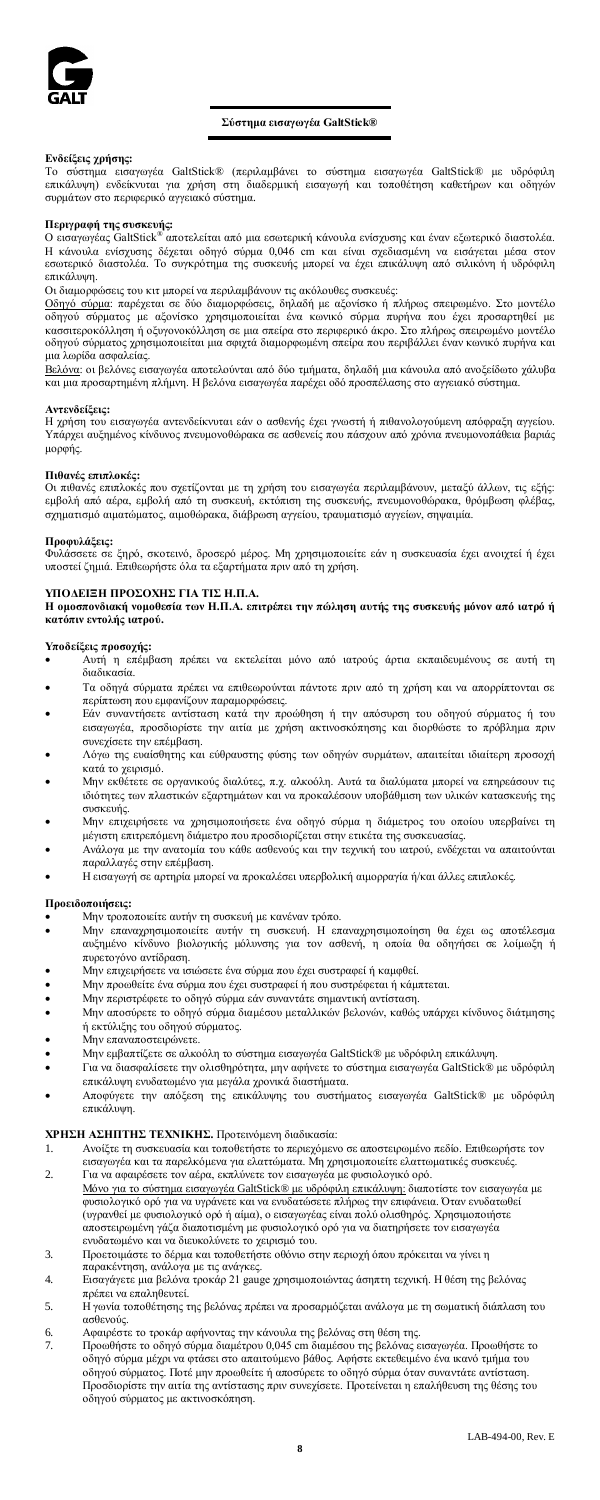

- 8. Κρατήστε το οδηγό σύρμα στη θέση του και αφαιρέστε τη βελόνα. Μην αποσύρετε το οδηγό σύρμα<br>πίσω στην κάνουλα, καθώς κάτι τέτοιο μπορεί να οδηγήσει σε διαχωρισμό του οδηγού σύρματος.<br>Αφαιρέστε πρώτα την κάνουλα.<br>**ΠΡΟΣΟΧ**
- 
- 
- 
- 
- 
- 10. Απελευθερώστε και αφαιρέστε την κάνουλα ενίσχυσης από τον εσωτερικό διαστολέα 4F,<br>διατηρώντας το θηκάρι 6F και το οδηγό σύρμα διαμέτρου 0,045 cm στη θέση τους.<br>11. Προωθήστε το οδηγό σύρμα διαμέτρου 0,096 cm ή 0,089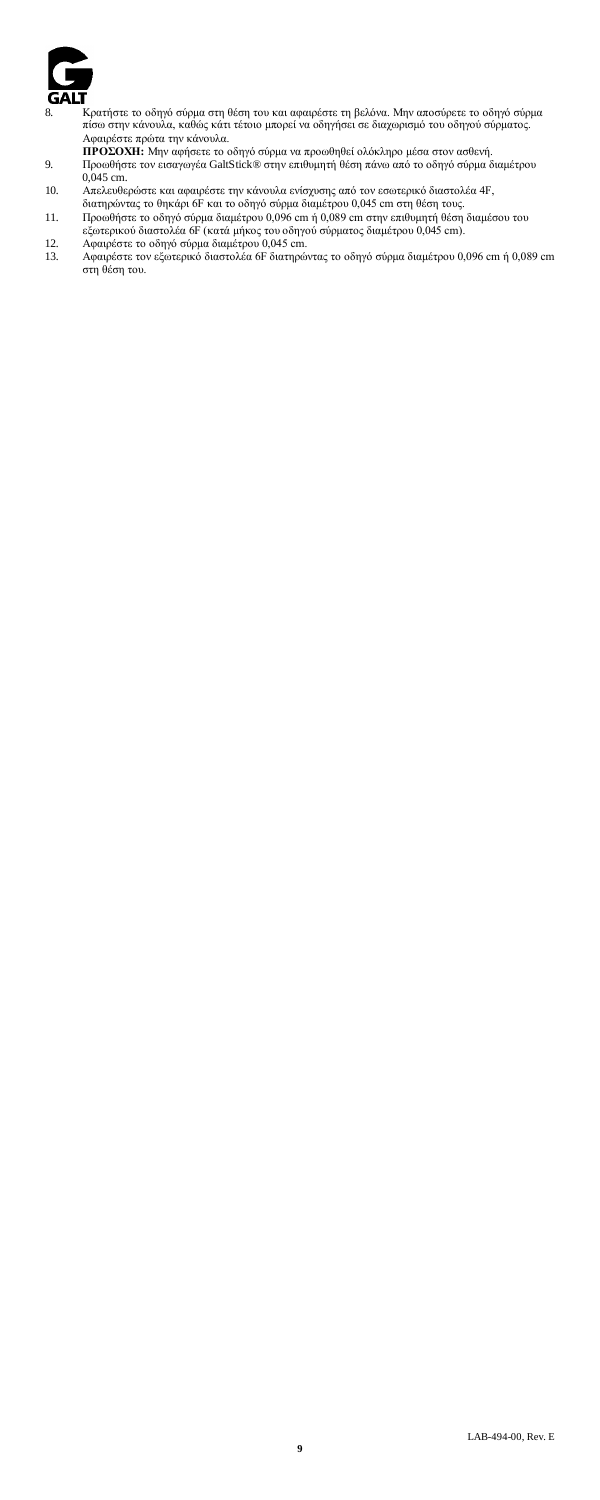

### **GaltStick® bevezetőrendszer**

#### **Felhasználási javallatok:**

A GaltStick® bevezetőrendszer (beleértve a hidrofil bevonatú GaltStick® bevezetőrendszert is) katéterek és vezetődrótok perifériás érrendszerbe való perkután bevezetésére és elhelyezésére szolgál.

#### **Az eszköz leírása:**

A GaltStick® bevezetőt belső merevítőkanül, tágító és egy külső tágító alkotja. A merevítőkanül 0,046 cm-es vezetődrótot fogad be, és a belső tágítóba való behelyezésre szolgál. Az egységnek lehet szilikon vagy hidrofil bevonata.

A készlet konfigurációja a következő eszközöket tartalmazhatja:

<u>Vezetődrót</u>: Két konfiguráció létezik: mandrinos vagy teljesen feltekercselt. A mandrinos vezetődrót-szerkezet<br>a disztális végén tekercshez forrasztott vagy hegesztett kúpos belső drótot használ. A teljesen feltekercselt vezetődrót-szerkezet szoros tekercset használ, amely körülvesz egy kúpos magot és egy biztonsági szalagot.<br><u>Tű</u> - A - bevezetőtük - két - alkotóelemből - állnak: - gey - rozsdamentes - acél - kanülből - és - egy - ráöntött

#### **Ellenjavallatok:**

A bevezetőeszköz alkalmazása ellenjavallt, ha a betegnek ismert vagy gyanított elzáródása van az érben. Súlyos krónikus tüdőbetegségben szenvedő betegnél a pneumotorax fokozott kockázata áll fenn.

#### **Lehetséges szövődmények:**

A bevezetőeszköz alkalmazásához kapcsolódó lehetséges szövődmények többek között a következők: légembólia, az eszköz embolizációja, az eszköz elmozdulása, pneumotorax, vénatrombózis, vérömleny kialakulása, hemotorax, érerózió, érsérülés, szepszis.

#### **Óvintézkedések:**

Száraz, sötét, hűvös helyen tartandó. Ne használja, ha a csomagolás nyitva van vagy sérült. Felhasználás előtt vizsgáljon meg minden alkotóelemet.

### **AMERIKAI EGYESÜLT ÁLLAMOK: FIGYELEM:**

**A szövetségi törvények (USA) értelmében ez az eszköz csak orvos által vagy orvosi rendelvényre értékesíthető.**

#### **Figyelem:**

- Ezt az eljárást kizárólag az eljárásban alaposan képzett orvos végezheti el.
- A vezetődrótokat felhasználás előtt rutinszerűen meg kell vizsgálni, és el kell dobni, ha azokon bármilyen elváltozás észlelhető.
- Ha a vezetődrót vagy a bevezetőeszköz előretolása vagy visszahúzása során ellenállást tapasztal, fluoroszkópiával határozza meg annak okát, és szüntesse meg, mielőtt az eljárást folytatná. • Mivel a vezetődrótok finom és törékeny eszközök, azokat rendkívül körültekintően kell kezelni.
- Ne tegye ki szerves oldószereknek, például alkoholnak. Ezek az oldatok befolyásolhatják a műanyag alkotóelemek tulajdonságait, ami az eszköz minőségének romlásához vezet.
- Ne kísérelje meg a csomagolás címkéjén meghatározott maximális átmérőnél nagyobb vezetődrót használatát.
- A beteg egyéni anatómiája és az orvos technikája az eljárás módosítását tehetik szükségessé.
- Az artériába történő bevezetés fokozott vérzést, illetve egyéb szövődményeket okozhat.

#### **Figyelmeztetések:**

- $\overrightarrow{A}$ z eszköz bármilyen módosítása tilos.
- Az eszköz újrafelhasználása tilos. Az újrafelhasználás a beteg biológiai kontaminációjának nagyobb kockázatával jár, amely fertőzést vagy lázreakciót eredményez. • Ne kísérelje meg a meghurkolódott vagy meghajlott vezetődrótot kiegyenesíteni.
- 
- Ne toljon előre meghurkolódott vezetődrótot, vagy olyat, amely a beavatkozás közben meghurkolódik vagy meghajlik.
- Ne forgassa a vezetődrótot, ha jelentős ellenállást érez.
- Ne húzza vissza a vezetődrótot fémtűn keresztül, mert a vezetődrót elnyíródhat vagy szétbomolhat.
- Tilos újrasterilizálni.<br>• Ne áztassa a hidrofil
- Ne áztassa a hidrofil bevonatú GaltStick® bevezetőrendszert alkoholban. • A síkosítás biztosítása érdekében ne hagyja a hidrofil bevonatú GaltStick® bevezetőrendszert hosszú
- időn keresztül hidratálni.
- Kerülje a hidrofil bevonatú GaltStick® bevezetőrendszer bevonatának dörzsölését.

- **ALKALMAZZON STERIL TECHNIKÁT**. A javasolt eljárás:<br>1. Nyissa ki a csomagolást, és tegye annak tartalmát steril területre. Vizsgálja meg a bevezetőeszközt és a
- tartozékokat, nem hibásak-e. Ne használjon hibás eszközöket. 2. A levegő eltávolítása érdekében öblítse át a bevezetőeszközt fiziológiás sóoldattal. Csak a hidrofil bevonatú GaltStick® bevezetőrendszer esetén: áztassa a bevezetőeszközt sóoldatba, hogy a felszíne teljesen nedves és hidratált legyen. Hidratálva (sóoldattal vagy vérrel megnedvesítve) a bevezetőeszköz nagyon síkos. Sóoldatban áztatott steril gézzel segítse hidratáltan tartani a
- bevezetőeszközt és segítse annak kezelését. 3. Készítse elő a bőrt, és tetszés szerinti módszerrel izolálja a tervezett vénapunkció területét.
- 4. Steril technikát alkalmazva vezessen be 21 G méretű trokártűt. Ellenőrizze a tű elhelyezkedését.
- 5. A tű szögét a beteg testfelépítésétől függően kell beállítani.<br>6. Távolítsa el a trokárt, a kanültűt a helyén hagyva.
- 
- 6. Távolítsa el a trokárt, a kanültűt a helyén hagyva. 7. Tolja előre a 0,046 cm méretű vezetődrótot a bevezetőtűn keresztül. Tolja előre a vezetődrótot a kívánt mélységig. A vezetődrót megfelelő hosszát hagyja szabadon. Soha nem szabad a vezetődrótot<br>előretolni vagy visszahúzni, ha ellenállást érez. Mielőtt folytatná az eljárást, határozza meg az<br>ellenállás okát. A vezetődrót hely
- 8. Tartsa a vezetődrótot a helyén, és húzza ki a tűt. Ne húzza vissza a vezetődrótot a kanülbe, mert az a vezetődrót leválását okozhatja. Először a kanült kell eltávolítani.
- **FIGYELEM:** Ne hagyja, hogy a vezetődrót teljesen a betegbe kerüljön.

9. Tolja előre a GaltStick® bevezetőeszközt a 0,046 cm-es vezetődróton a kívánt helyzetbe. 10. Engedje ki és távolítsa el a merevítőkanült és a 4 F méretű belső tágítót, miközben a 6 F méretű

- hüvelyt és a 0,046 cm-es vezetődrótot a helyén hagyja. 11. Tolja előre a 0,096 vagy 0,089 cm méretű vezetődrótot a 6 F méretű külső tágítón (a 0,046 cm-es vezetődrót mentén) a kívánt pozícióba.
- 
- 12. Távolítsa el a 0,046 cm méretű vezetődrótot.<br>13. Távolítsa el a 6 F méretű külső tágítót, mikö 13. Távolítsa el a 6 F méretű külső tágítót, miközben a 0,096 vagy 0,089 cm méretű vezetődrótot a helyén hagyja.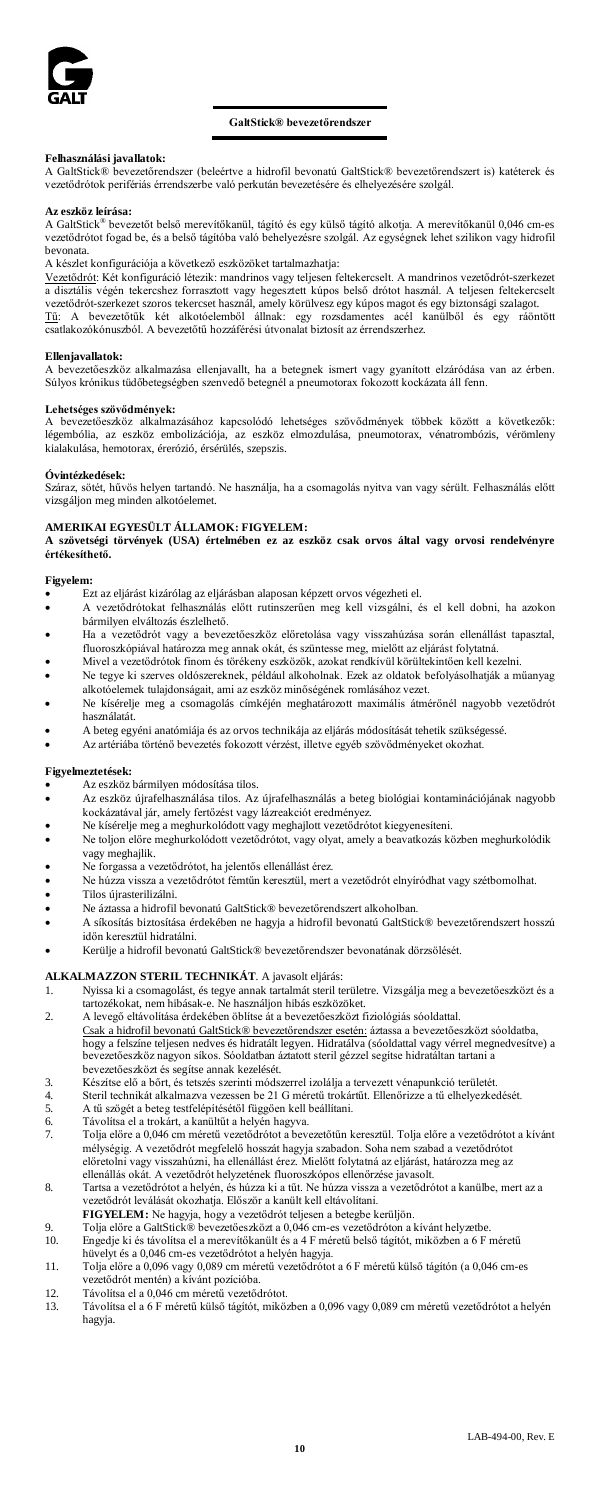

#### **Sistema introduttore GaltStick®**

#### **Indicazioni per l'uso:**

Il sistema introduttore GaltStick® (incluso il sistema introduttore GaltStick® con rivestimento idrofilo) è indicato per l'introduzione percutanea e il posizionamento di cateteri e fili guida nella vascolatura periferica.

#### **Descrizione del dispositivo:**

L'introduttore GaltStick® è composto da una cannula irrigidente interna, un dilatatore e un dilatatore esterno. La cannula irrigidente è compatibile con filo guida da 0,046 cm ed è progettata per essere inserita nel dilatatore interno. Il gruppo del dispositivo può essere dotato di rivestimento in silicone o idrofilo. Le configurazioni del kit possono includere i dispositivi seguenti:

Filo guida: disponibile in due configurazioni: con mandrino o completamente avvolto a spirale. La costruzione del filo guida con mandrino è basata su un filo interno affusolato che viene saldato su una spirale in corrispondenza dell'estremità distale. La costruzione del filo guida completamente avvolto a spirale è basata su una spirale avvolta strettamente che circonda l'anima affusolata e un nastro di sicurezza.

Ago: gli aghi introduttori sono costituiti da due componenti: una cannula in acciaio inossidabile su un raccordo modellato. L'ago introduttore fornisce un percorso di accesso nel sistema vascolare.

#### **Controindicazioni:**

L'uso dell'introduttore è controindicato se il paziente presenta un'ostruzione vascolare nota o sospetta. I pazienti affetti da patologie polmonari croniche gravi presentano un maggiore rischio di pneumotorace.

#### **Complicazioni potenziali:**

Le complicazioni potenziali correlate all'uso dell'introduttore includono, in modo non limitativo, quanto segue: embolia gassosa, embolizzazione del dispositivo, spostamento del dispositivo, pneumotorace, trombosi venosa, formazione di ematomi, emotorace, erosione del vaso, trauma vascolare, sepsi.

#### **Precauzioni:**

Conservare in un luogo fresco, asciutto e al riparo dalla luce. Non usare se la confezione è aperta o danneggiata. Prima dell'uso controllare tutti i componenti.

#### **PRECAUZIONE PER GLI STATI UNITI**

**La legge federale degli Stati Uniti limita la vendita di questo dispositivo esclusivamente su prescrizione medica.**

#### **Attenzione:**

- Questa procedura deve essere eseguita esclusivamente da medici che abbiano ricevuto una formazione adeguata.
- Prima dell'uso i fili guida devono essere controllati regolarmente ed eliminati qualora presentino deformità.
- Qualora si incontri resistenza durante l'avanzamento o la retrazione del filo guida o dell'introduttore, determinarne la causa in fluoroscopia e correggere il problema prima di proseguire con la procedura.
- 
- I fili guida sono essenzialmente delicati e fragili; prestare estrema cautela nel manipolarli.<br>
Non esporre a solventi organici, come per es. alcool. Tali soluzioni possono influire sulle proprietà dei<br>
Omponenti in plasti
- della confezione.
- L'anatomia individuale del paziente e la tecnica del medico possono richiedere variazioni alla procedura. • L'introduzione nell'arteria può causare sanguinamento eccessivo e/o altre complicazioni.
- 

#### **Avvertenze:**

- Non alterare questo dispositivo in alcun modo.<br>• Non riutilizzare il dispositivo Il riutilizzo con
- Non riutilizzare il dispositivo. Il riutilizzo comporta un maggiore rischio di contaminazione biologica
- per il paziente, con conseguente infezione e risposta pirogena. Non tentare di raddrizzare un filo guida che sia stato attorcigliato o piegato.
- Non fare avanzare un filo guida che sia stato attorcigliato o venga attorcigliato o piegato.<br>• Se si percepisce una resistenza significativa, non ruotare il filo guida
- Se si percepisce una resistenza significativa, non ruotare il filo guida.<br>• Non retrarre il filo guida attraverso agbi in metallo, onde evitare la
- Non retrarre il filo guida attraverso aghi in metallo, onde evitare lacerazioni o lo srotolamento dello stesso.
- Non risterilizzare
- Non immergere il sistema introduttore GaltStick® con rivestimento idrofilo in alcool.<br>• Per assicurare la lubricità non lasciare il sistema introduttore GaltStick® con rive
- Per assicurare la lubricità, non lasciare il sistema introduttore GaltStick® con rivestimento idrofilo idratato per periodi di tempo prolungati.
- Evitare l'abrasione del rivestimento del sistema introduttore GaltStick® con rivestimento idrofilo.

# **ADOTTARE UNA TECNICA STERILE**. Procedura consigliata:<br>1. Aprire la confezione e posizionare il contenuto sul campo s

- 1. Aprire la confezione e posizionare il contenuto sul campo sterile. Verificare che l'introduttore e gli accessori non presentino difetti. Non usare dispositivi difettosi. 2. Per rimuovere l'aria, irrigare l'introduttore con soluzione fisiologica normale.
- Solo per il sistema introduttore GaltStick® con rivestimento idrofilo: immergere l'introduttore in soluzione fisiologica in modo da inumidirlo completamente e idratarne la superficie. Una volta ca in modo da inumidirlo completamente e idratarne la superficie. Una volta idratato (inumidito con soluzione fisiologica o sangue), l'introduttore è molto lubrico. Utilizzare una garza sterile imbevuta di soluzione fisiologica per mantenere l'introduttore idratato e agevolarne la manipolazione.
- 3. Preparare la cute e posizionare teli sterili attorno al sito previsto per la puntura.
- 4. Inserire il trequarti calibro 21 adottando una tecnica sterile. Verificare la posizione dell'ago.
- 5. Regolare l'angolo dell'ago in base alla corporatura del paziente.
- 6. Rimuovere il trequarti lasciando la cannula dell'ago in posizione.
- 7. Fare avanzare il filo guida da 0,046 cm attraverso l'ago introduttore. Fare avanzare il filo guida fino alla profondità richiesta. Lasciare esposta una porzione sufficiente di filo guida. Se si incontra resistenza durante l'avanzamento o la retrazione del filo guida, interrompere la procedura. Prima di procedere, determinare la causa della resistenza. Si consiglia di verificare la posizione del filo guida in fluoroscopia.
- 8. Tenere il filo guida in posizione e rimuovere l'ago. Non retrarre il filo guida nella cannula, in quanto ciò potrebbe causare la separazione del filo guida. Innanzitutto rimuovere la cannula. **ATTENZIONE:** non lasciare che il filo guida penetri completamente nel paziente.
- 9. Fare avanzare l'introduttore GaltStick® sul filo guida da 0,046 cm fino all<br>10. Rilasciare e rimuovere la cannula irrigidente e il dilatatore interno da 4 Fr. 10. Rilasciare e rimuovere la cannula irrigidente e il dilatatore interno da 4 Fr., lasciando la guaina da 6 Fr. e il filo guida da 0,046 cm in posizione.
- 11. Fare avanzare il filo guida da 0,096 cm o da 0,089 cm attraverso il dilatatore esterno da 6 Fr. (lungo il<br> filo guida da 0,046 cm) fino alla posizione desiderata.<br>12. Rimuovere il filo guida da 0,046 cm
- 
- 13. Rimuovere il dilatatore esterno da 6 Fr. e lasciare in posizione il filo guida da 0,096 cm o da 0,089 cm.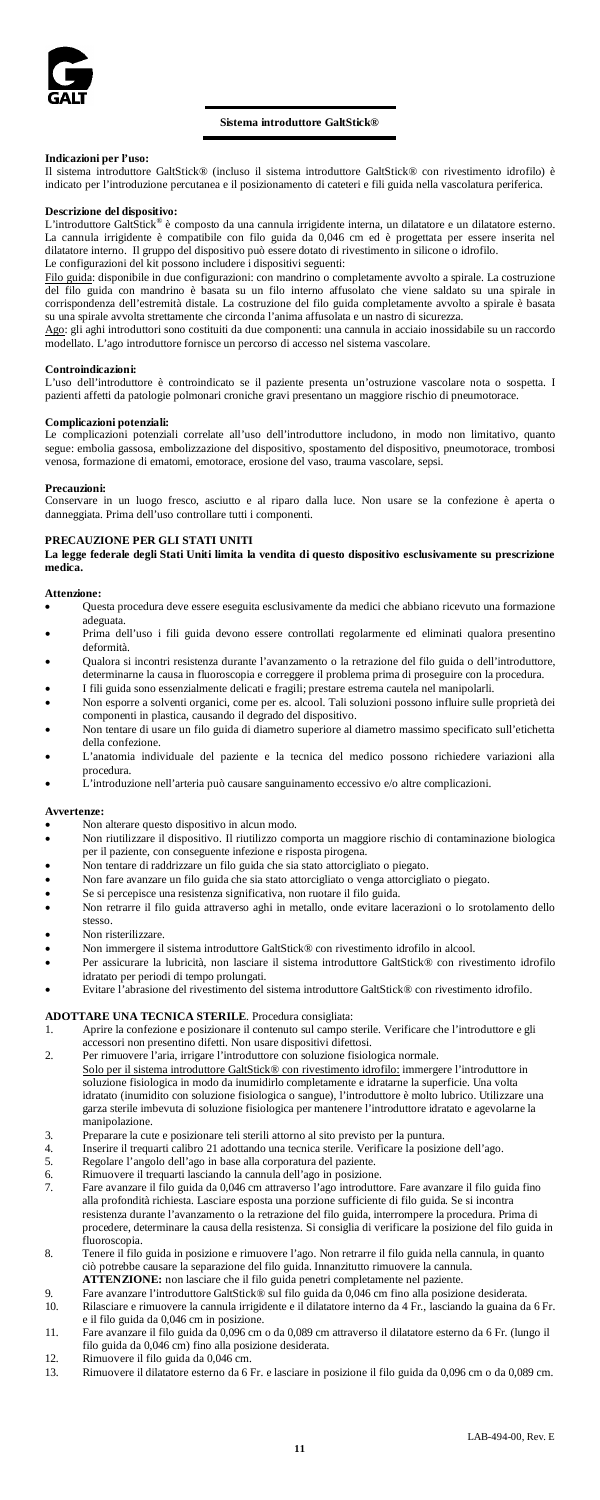

### **GaltStick® innføringssystem**

## **Bruksindikasjoner:**

GaltStick® innføringssystem (inkludert hydrofilt belagt GaltStick® innføringssystem) er indisert for bruk ved perkutan innføring og plassering av katetere og ledevaiere i det perifere vaskulære systemet.

#### **Beskrivelse av enheten:**

GaltStick® innføringsenheten består av en indre avstivningskanyle, dilator og en ytre dilator. Avstivningskanylen kan bruke en 0,046 cm ledevaier, og er utformet for å stikkes inn i den indre dilatoren. Enheten kan ha silikon eller hydrofilt belegg.

Sammensetningen av settet kan inneholde følgende enheter:

<mark>Ledevaier</mark>: Den kommer i to utgaver: Spindel eller fullt spolet. Spindelledevaier benytter en avsmalnet kjerne<br>som er loddet eller sveiset på en spole i den distale enden. Sammensetningen av fullt spolet ledevaier benytte

en stramt viklet spole som omslutter en avsmalnet kjerne og et sikkerhetsbånd.<br><u>Nål</u>: Innføringsnålene består av to deler: en kanyle i rustfritt stål med en formet hylse. Innføringsnålen oppretter tilgang til blodkar.

#### **Kontraindikasjoner:**

Bruk av innføringsenheten er kontraindisert hvis pasienten har en kjent eller mistenkt obstruksjon i blodkaret. Det er økt risiko for pneumotoraks for pasienter som har en alvorlig kronisk lungesykdom.

#### **Potensielle komplikasjoner:**

De potensielle komplikasjonene som gjelder bruk av innføringsenhet omfatter, men er ikke begrenset til, følgende: luftemboli, emboli i enheten, forskyvning av enheten, pneumotoraks, venetrombose, dannelse av hematom, hemotoraks, blodkarerosjon, skade på blodkar, sepsis.

#### **Forholdsregler:**

Oppbevares på et tørt, mørkt og kjølig sted. Må ikke brukes hvis pakningen er åpnet eller skadet. Inspiser alle komponentene før bruk.

### **USA FORSIKTIG**

**Amerikansk føderal lov begrenser salget av denne enheten til salg fra eller på ordre fra en lege.**

- **Forsiktig:** Denne prosedyren må kun utføres av leger som har fått grundig opplæring i denne prosedyren.
- Ledevaiere må inspiseres rutinemessig før bruk og kastes hvis det finnes deformiteter i ledevaieren.<br>• Hvis man møter motstand når man fører fram eller trekker tilheke ledevajeren eller innføringsenh
- Hvis man møter motstand når man fører frem eller trekker tilbake ledevaieren eller innføringsenheten, må årsaken finnes ved fluoroskopi og korrigeres før man fortsetter med prosedyren.
- På grunn av ledevaierens delikate og skjøre natur må man utvise spesiell forsiktighet ved håndteringen.
- Må ikke utsettes for organiske løsemidler, f.eks. alkohol. Disse løsningene kan påvirke egenskapene til plastkomponentene og føre til nedbrytning av enheten.
- Forsøk ikke å bruke en ledevaier over den maksimale diameteren angitt på pakningen.
- Individuell pasientanatomi og legeteknikk kan kreve avvik i prosedyren.
- Innsetting i arterien kan føre til betydelig blødning og/eller andre komplikasjoner.

#### **Advarsler:**

- Denne enheten må ikke endres på noen måte.
- Denne enheten må ikke gjenbrukes. Gjenbruk vil gi økt biokontamineringsrisiko for pasienten som kan føre til infeksjoner eller pyrogeniske reaksjoner.
- Forsøk ikke å rette ut en vaier som har blitt knekt eller bøyd.<br>• Før ikke inn en ledevaier som er knekt eller blir knekt eller b
- Før ikke inn en ledevaier som er knekt eller blir knekt eller bøyd.
- Roter ikke ledevaieren dersom du føler betydelige motstand.<br>• Trekk ikke tilbake ledevaieren gjennom metallnåler, ledevaie
- Trekk ikke tilbake ledevaieren gjennom metallnåler, ledevaieren kan kuttes eller rakne.
- 
- Må ikke steriliseres på nytt.
- Det hydrofilt belagte GaltStick®-innføringssystemet må ikke dyppes i alkohol.<br>• For å sikre, smøreevnen, må det, hydrofilt, belagte, GaltStick®-innføringss • For å sikre smøreevnen må det hydrofilt belagte GaltStick®-innføringssystemet ikke etterlates hydratisert i lengre tid.
- Unngå slitasje på belegget på det hydrofilt belagte GaltStick®-innføringssystemet.

# **BRUK STERIL TEKNIKK**, en foreslått prosedyre:<br>1. Åpne pakningen og plasser innholdet på et st

- 1. Åpne pakningen og plasser innholdet på et sterilt område. Inspiser innføringsenheten og tilbehøret for defekter. Bruk ikke defekte enheter.
- 2. For å fjerne luft skylles innføringssettet med vanlig saltoppløsning. Kun for hydrofilt belagt GaltStick®-innføringssystem: dypp innføringssettet i saltoppløsning for å fukte og hydratisere overflaten fullstendig. Når innføringsenheten er hydratisert (fuktet med saltoppløsning eller blod), er den svært glatt. Bruk sterilt gasbind fuktet med saltoppløsning som hjelp til å holde ledevaieren hydratisert og som hjelp med håndteringen.
- 
- 3. Klargjør huden og draper i området for planlagt punksjon. 4. Sett inn en trokarnål med størrelse 21 gauge med steril teknikk. Nåleposisjonen må kontrolleres.
- 5. Vinkelen på nålen må justeres avhengig av pasientens kroppsbygning. 6. Fjern trokarnålen og la nålekanylen være på plass.
- 
- 7. Før ledevaieren med størrelse 0,046 cm gjennom innføringsnålen. Før ledevaieren inn til ønsket dybde. La en passende del av ledevaieren være eksponert. Ledevaieren må aldri føres frem eller trekkes tilbake hvis man møter motstand. Bestem årsaken til motstanden før du fortsetter. Fluoroskopisk kontroll av ledevaierplasseringen foreslås.
- 8. Hold ledevaieren på plass og fjern nålen. Trekk ikke tilbake ledevaieren i kanylen, da dette kan føre til separasjon av ledevaieren. Kanylen må fjernes først.
- **FORSIKTIG:** La ikke ledevaieren føres helt inn i pasienten.
- 9. Før GaltStick®-innføringsenheten over ledevaieren med størrelse 0,046 cm til ønsket posisjon. 10. Løsne og fjern den avstivende kanylen og den innvendige 4F-dilatoren og etterlat 6F-hylsen og ledevaieren med størrelse 0,046 cm på plass.
- 11. Før ledevaieren med størrelse 0,097 cm eller 0,089 cm gjennom den utvendige 6F-dilatoren (sammen med ledevaieren med størrelse 0,046 cm) til ønsket posisjon.
- 
- 12. Fjern ledevaieren med størrelse 0,046 cm. 13. Fjern den utvendige 6F-dilatoren og etterlat ledevaieren med størrelse 0,097 cm eller 0,089 cm på plass.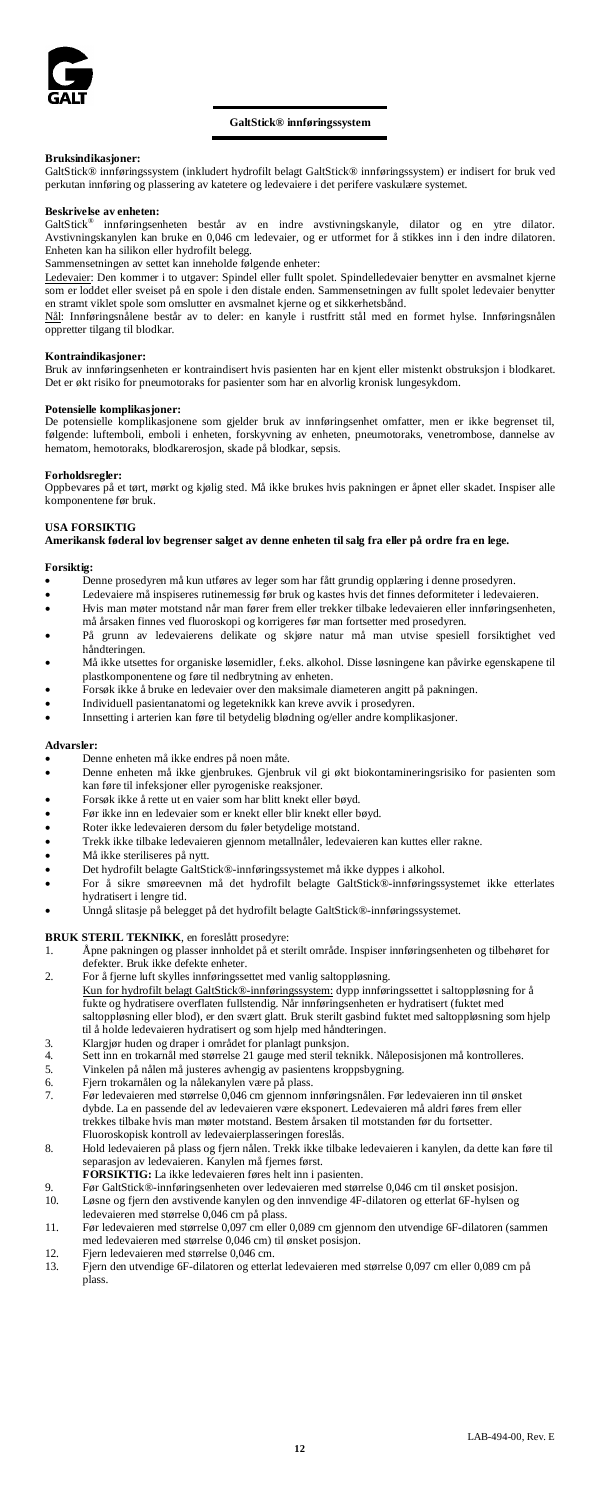

#### **Sistema Introdutor GaltStick®**

#### **Indicações de utilização:**

O Sistema Introdutor GaltStick® (incluindo o Sistema Introdutor GaltStick® com revestimento hidrófilo) destina-se a ser utilizado na introdução e colocação percutâneas de cateteres e fios-guia nos vasos periféricos.

**Descrição do dispositivo:** O introdutor GaltStick® consiste numa cânula de reforço interna, num dilatador e num dilatador externo. A cânula de reforço aceita um fio-guia de 0,046 cm e foi concebida para ser introduzida no dilatador interno. O conjunto do dispositivo pode ter um revestimento de silicone ou hidrófilo.

As configurações do kit poderão incluir os seguintes dispositivos:<br><u>Fio-guia</u>: Existem duas configurações; Mandril ou Completamente Enrolado. A construção do fio-guia<br>Mandril utiliza um fio de núcleo cónico que é fio-guia Completamente Enrolado utiliza uma espiral enrolada que circunda um núcleo cónico e uma fita de segurança.

Agulha: As agulhas do introdutor são constituídas por dois componentes: uma cânula em aço inoxidável com um conector demasiado moldado. A agulha do introdutor fornece um caminho de acesso para os vasos.

#### **Contra-indicações:**

A utilização do introdutor está contra-indicada se o doente tiver uma obstrução conhecida ou uma suspeita de obstrução no vaso. O risco de ocorrência de pneumotórax no doente que sofra de doença pulmonar crónica grave é maior.

#### **Potenciais complicações:**

potenciais complicações relacionadas com a utilização do introdutor incluem, entre outras: embolia gasos embolia do dispositivo, desalojamento do dispositivo, pneumotórax, trombose da veia, formação de hematoma, hemotórax, erosão do vaso, trauma dos vasos, sepsia.

#### **Precauções:**

Guarde num local seco, escuro e fresco. Não utilize se a embalagem estiver aberta ou danificada. Inspeccione todos os componentes antes de os utilizar.

### **PRECAUÇÃO PARA OS EUA**

**A lei federal dos EUA só permite a venda deste dispositivo a médicos ou mediante receita médica.**

#### **Cuidados a ter:**

- Este procedimento só deve ser realizado por médicos com a devida formação.
- Os fios-guia devem ser rotineiramente inspeccionados antes de serem utilizados e eliminados se apresentarem qualquer deformação.
- Se o utilizador sentir resistência ao avançar ou retirar o fio-guia ou o introdutor, determine a causa por fluoroscopia e corrija-a antes de continuar o procedimento.
- Devido à natureza delicada e frágil dos fios-guia, deve ter cuidados adicionais no seu manuseamento.
- Não exponha a solventes orgânicos como, por exemplo, álcool. Essas soluções podem afectar as propriedades dos componentes de plástico resultando na degradação do dispositivo. • Não tente utilizar um fio-guia com um diâmetro máximo superior ao especificado no rótulo da
- embalagem. • A anatomia individual do doente e a técnica utilizada pelo médico poderão exigir variações no
- procedimento.
- A introdução na artéria pode provocar hemorragia excessiva e/ou outras complicações.

#### **Advertências:**

- Não modifique este dispositivo de forma alguma.
- Não reutilize este dispositivo. A reutilização resultará num maior risco de biocontaminação para o doente resultando em infecção ou resposta pirogénica.
- Não tente endireitar um fio que tenha sido torcido ou dobrado.
- Não avance um fio-guia que esteja torcido ou que fique torcido ou dobrado.
- Não rode o fio-guia se sentir resistência significativa.
- Não retire o fio-guia através de agulhas metálicas; o fio-guia poderá fracturar-se ou desfazer-se.
- Não reesterilize.
- Não mergulhe o Sistema Introdutor GaltStick® com revestimento hidrófilo em álcool.
- Para assegurar a lubricidade, não deixe o Sistema Introdutor GaltStick® com revestimento hidrófilo hidratado durante longos períodos de tempo.
- Evite a abrasão do revestimento do Sistema Introdutor GaltStick® com revestimento hidrófilo.

# **UTILIZE UMA TÉCNICA ESTERILIZADA**. Uma sugestão de procedimento:

- 1. Abra a embalagem e coloque o conteúdo no campo esterilizado. Inspeccione o introdutor e acessórios para detectar eventuais defeitos. Não utilize quaisquer dispositivos defeituosos.
- 2. Para remover o ar, irrigue o introdutor com solução salina normal. Apenas para o Sistema Introdutor GaltStick® com Revestimento Hidrófilo: Mergulhe o introdutor em solução salina, por forma a molhar e hidratar completamente a superfície. Quando hidratado (molhado com solução salina ou sangue), o introdutor fica muito lúbrico. Utilize uma gaze esterilizada embebida em solução salina para ajudar a manter o fio-guia hidratado e para facilitar o seu manuseamento.
- 3. Prepare a pele e coloque um pano cirúrgico na área prevista para a punção venosa, conforme .<br>endido
- 4. Introduza a agulha trocarte de calibre 21 utilizando a técnica esterilizada. A posição da agulha deve ser verificada.
- 5. O ângulo da agulha deve ser ajustado em função da constituição do doente. Retire o trocarte deixando a cânula de agulha no devido lugar.
- 7. Avance o fio-guia de 0,045 cm através da agulha introdutora. Avance o fio-guia até à profundidade necessária. Deixe uma parte adequada do fio-guia exposta. Em circunstância alguma deve avançar ou retirar o fio-guia se sentir resistência. Determine a causa da resistência antes de continuar. Sugere-se a verificação fluoroscópica da localização do fio-guia.
- 8. Segure o fio-guia no devido lugar e retire a agulha. Não retire o fio-guia de volta para dentro da cânula, pois pode resultar na separação do fio-guia. Primeiro, deve retirar a cânula.
- **CUIDADO:** Não permita que o fio-guia avance totalmente para dentro do corpo do doente. 9. Avance o Introdutor GaltStick® sobre o fio-guia de 0,045 cm para a posição pretendida.
- 10. Liberte e retire a cânula de reforço e o dilatador interno de 4 Fr, deixando a bainha de 6 Fr e o fio-guia de 0,045 cm na devida posição.
- 11. Avance o fio-guia de 0,096 cm ou de 0,089 cm através do dilatador externo de 6 Fr (ao lado do fioguia de 0,045 cm) para a posição pretendida.
- 
- 12. Retire o fio-guia de 0,045 cm. 13. Retire o dilatador externo de 6 Fr deixando o fio-guia de 0,096 cm ou de 0,089 cm no devido lugar.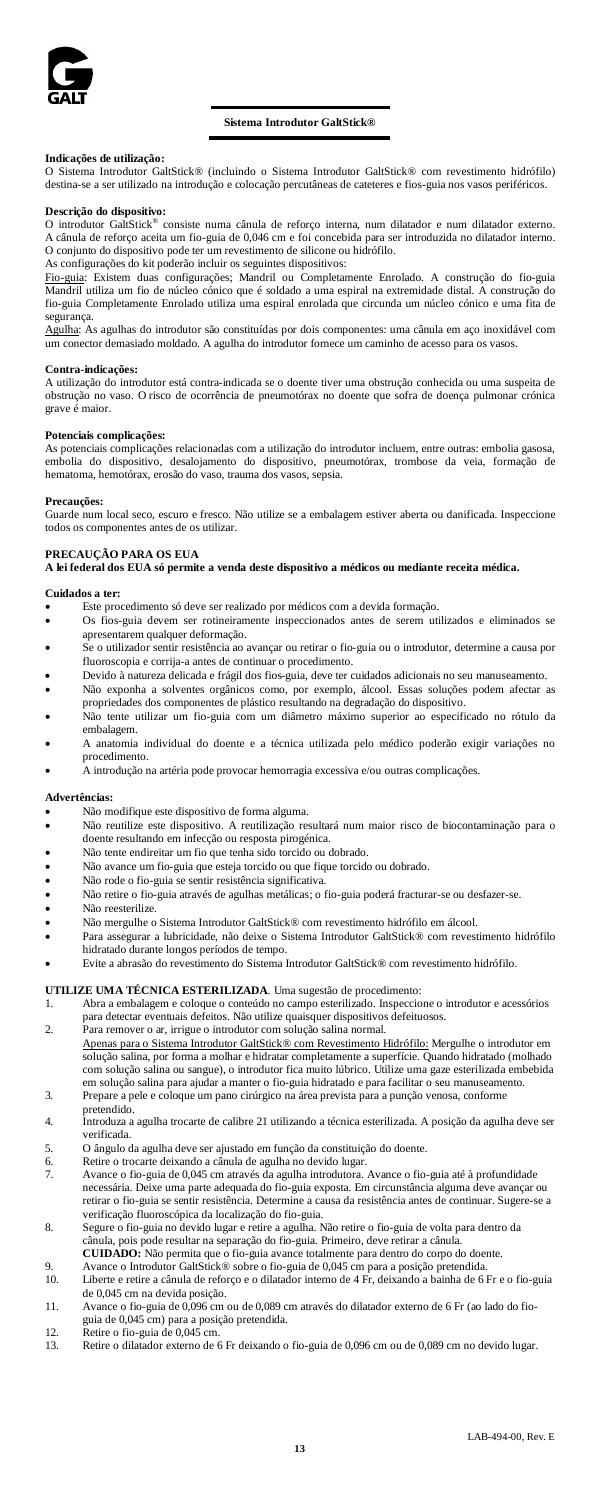

#### **Sistema introductor GaltStick®**

**Indicaciones de uso:** El sistema introductor GaltStick® (incluido el sistema introductor hidrófilo recubierto GaltStick®) está indicado para su uso en la introducción y colocación percutáneas de catéteres y alambres guía en la vasculatura periférica.

# **Descripción del dispositivo:**

El introductor GaltStick® consiste en una cánula de refuerzo interna, un dilatador y un dilatador externo. La cánula de refuerzo acepta un alambre guía de 0,046 cm y está diseñada para insertarse en el dilatador interno. El conjunto del dispositivo puede tener un recubrimiento hidrófilo o de silicona.

Los distintos modelos de kit pueden incluir los siguientes dispositivos:<br><u>Alambre guía</u>: se encuentra disponible en dos modelos, de mandril o completamente helicoidal. El modelo de alambre guía de mandril emplea un alambre de núcleo cónico soldado a una espiral que se encuentra en el extremo distal. El modelo de alambre guía completamente helicoidal emplea una espiral enrollada con firmeza que rodea un núcleo cónico y una cinta de seguridad.

Aguja: las agujas introductoras están compuestas de dos piezas, una cánula de acero inoxidable y un conector<br>sobremoldeado. La aguja introductora proporciona una ruta de acceso hacia la vasculatura.

### **Contraindicaciones:**

El uso del introductor está contraindicado en pacientes con obstrucción conocida o presunta del vaso sanguíneo. Existe un mayor riesgo de neumotórax para el paciente con neumopatía crónica grave.

## **Posibles complicaciones:**

Las posibles complicaciones en relación con el uso del introductor incluyen, entre otras, las siguientes: embolia gaseosa, embolia causada por el dispositivo, desplazamiento del dispositivo, neumotórax, trombosis de la vena, formación de hematomas, hemotórax, erosión vascular, traumatismo de los vasos sanguíneos y septicemia.

#### **Precauciones:**

Guardar en un lugar seco, oscuro y frío. No utilizar si el envase está abierto o dañado. Inspeccionar todos los componentes con anterioridad a su uso.

**AVISO PARA EE. UU.: Las leyes federales de los Estados Unidos restringen la venta de este dispositivo a médicos o a una orden facultativa.**

### Aviso

- Este procedimiento únicamente deben llevarlo a cabo médicos con la debida formación en dicho procedimiento. • Los alambres guía deben inspeccionarse de manera sistemática antes de su uso y desecharse en caso de
- encontrar algún tipo de deformación en los mismos.
- Si al avanzar o extraer el alambre guía o el introductor se encontrara algún tipo de resistencia, determine la causa mediante radioscopia y corríjala antes de continuar con el procedimiento.
- Debido a la naturaleza delicada y frágil de los alambres guía, estos deben manipularse con extremo cuidado. • No exponer a disolventes orgánicos, por ejemplo alcohol. Estas soluciones pueden afectar a las
- propiedades de los componentes plásticos, lo que daría como resultado la degradación del dispositivo.
- No intente utilizar un alambre guía con un diámetro mayor del especificado en la etiqueta del envase.<br>Las características apatómicas propias del paciente y la técnica del eneciplista pueden hac Las características anatómicas propias del paciente y la técnica del especialista pueden hacer
- necesarias ciertas variaciones operativas. La inserción en la arteria puede provocar una hemorragia excesiva u otras complicaciones

#### **Advertencias:**

- No alterar el dispositivo de ninguna forma.<br>• No reutilizar el dispositivo Su reutilización
- No reutilizar el dispositivo. Su reutilización aumentará el riesgo de biocontaminación para el paciente, lo que puede dar lugar a una infección o a una respuesta pirógena.
- No intentar enderezar un alambre que se haya doblado o torcido.
- No avanzar un alambre guía que esté doblado o que se haya doblado o torcido.
- No girar el alambre guía si se encuentra una resistencia importante. • No retirar el alambre guía a través de agujas metálicas; el alambre guía podría cortarse o desenrollarse.
- No reesterilizar.
- No empapar el sistema introductor hidrófilo recubierto GaltStick® en alcohol.
- Para garantizar la lubricación, no mantenga hidratado el sistema introductor hidrófilo recubierto
- GaltStick® durante periodos prolongados de tiempo. Evite la abrasión del recubrimiento del sistema introductor hidrófilo recubierto GaltStick®.

# **USAR UNA TÉCNICA ESTÉRIL.** Se sugiere el siguiente procedimiento:

- 1. Abra el envase y coloque el contenido sobre el campo estéril. Inspeccione posibles defectos en el introductor y en el resto de los accesorios. No utilice dispositivos defectuosos.
- 2. Para eliminar el aire, lave el introductor con solución salina isotónica. <u>Solo para el sistema introductor hidrófilo recubierto GaltStick®:</u> empape el introductor con solución<br>salina para humedecer e hidratar por completo la superficie. Mientras se encuentra hidratado<br>(humedecido con solución s empapada en solución salina con objeto de ayudar a mantener el introductor hidratado y para ayudar a su manipulación.
- 3. Prepare la piel y coloque paños quirúrgicos en la zona prevista para la punción, según se desee. 4. Inserte la aguja trocar de calibre 21 G usando una técnica estéril. Debe verificarse la posición de la aguja.
- 5. El ángulo de la aguja debe ajustarse teniendo en cuenta la constitución del paciente. 6. Retire el trocar y deje colocada la cánula de la aguja.
- 
- 7. Avance el alambre guía de 0,018" a través de la aguja introductora. Avance el alambre guía hasta la<br>profundidad necesaria. Deje expuesto una cantidad adecuada de alambre guía. En caso de encontrar<br>algún tipo de resisten resistencia antes de continuar. Se sugiere emplear radioscopia para la verificación de la ubicación del ambre guía.
- 8. Sujete en posición el alambre guía y retire la aguja. No retire el alambre guía al interior de la cánula ya e esto podría provocar la separación del alambre guía. La cánula debe retirarse en primer lugar.
- **AVISO:** No permita que el alambre guía se introduzca por completo en el paciente.<br>9. Avance el introductor GaltStick® sobre el alambre guía de 0,018" hasta alcanzar la posición deseada.
- 10. Suelte y retire la cánula de refuerzo y el dilatador interior de 4F y deje colocados en posición la funda
- de 6F y el alambre guía de 0,018". 11. Avance el alambre guía de 0,038" o 0,035" a través del dilatador exterior de 6F (junto al alambre guía de 0,018") hasta alcanzar la posición deseada. 12. Retire el alambre guía de 0,018".
- 
- 13. Retire el dilatador exterior de 6F y deje el alambre guía de 0,038" o 0,035" en posición.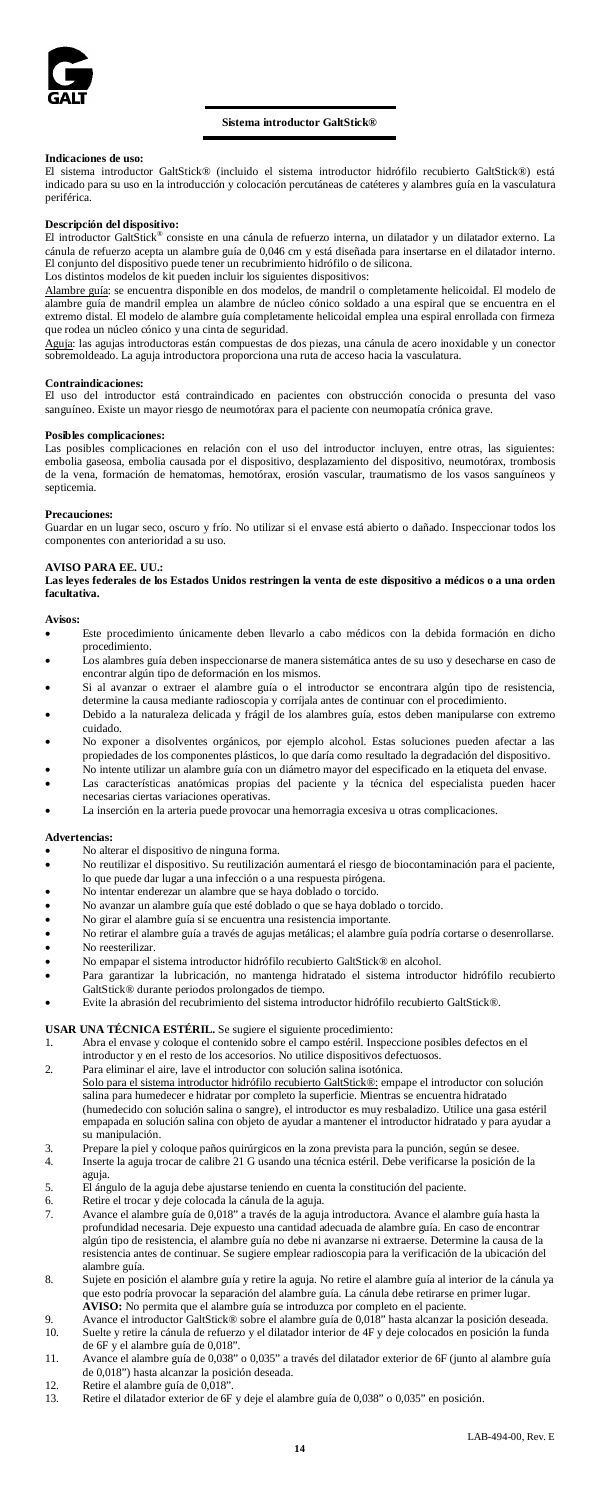

#### **GaltStick®-introducersystem**

### **Indikationer för användning:**

GaltStick®-introducersystemet (inklusive GaltStick®-introducersystem med hydrofil beläggning) är avsett för användning vid perkutant införande och placering av katetrar och ledare i det perifera kärlsystemet.

#### **Enhetsbeskrivning:**

GaltStick®-införingen består av en inre styv kanyl, dilatator och en yttre dilator. Den förstyvnade kanylen klarar en styrtråd på 0,046 cm, och är konstruerad för att sättas in i den inre dilatorn. Den sammansatta enheten kan ha en silikon- eller hydrofilbeläggning.

Setets konfigurationer kan inkludera följande enheter:<br><u>Styrtråd</u>: Det finns två konfigurationer; Dorn eller Helt lindad. Dornstyrtrådens konstruktion använder en<br>avsmalnad kärntråd, som är lödd eller svetsad på en spole v konstruktion använder en tätt lindad spole som omger en avsmalnad kärna och ett säkerhetsband.

Nål: Införingsnålar består av två komponenter: en rostfri kanyl med ett övergjutet nav. Införingsnålen ger en åtkomstbana in i vaskulaturen.

#### **Kontraindikationer:**

Introducern ska inte användas om patienten har ett känt eller misstänkt stopp i kärlet. Det finns en ökad risk för pneumotorax hos patienter med grav kronisk lungsjukdom.

### **Möjliga komplikationer:**

Möjliga komplikationer vid användning av introducern omfattar, men är inte begränsade till, följande:<br>luftemboli, apparatemboli, apparatförskjutning, pneumothorax, ventrombos hematom, hemothorax,<br>kärlerosion,kärltrauma,sep

#### **Försiktighetsåtgärder:**

Förvaras torrt, mörkt och svalt. Får ej användas om förpackningen är bruten eller skadad. Kontrollera alla komponenter före användning.

### **FÖRSIKTIGHETSÅTGÄRD I USA**

**Enligt federala lagar (USA) får denna enhet endast säljas av eller efter förskrivning av läkare.**

### **Försiktigt:**

• Denna procedur får endast utföras av läkare med omfattande utbildning i proceduren.

- Kontrollera ledarna regelbundet före användning och kassera dem om de uppvisar några felaktigheter. • Om du känner ett motstånd när du för in eller drar ut ledaren eller introducern ska du fastställa orsaken
- med hjälp av röntgen och åtgärda orsaken innan du fortsätter med proceduren.
- Eftersom ledarna är sköra och ömtåliga ska du vara mycket försiktig när du hanterar dem. ej exponeras för organiska lösningsmedel, t.ex.
- plastkomponenternas egenskaper, vilket kan leda till att enheten skadas. • Försök inte använda en större ledare än den maxdiameter som anges på förpackningsetiketten.
- Enskilda patienters anatomi och läkarens teknik kan kräva olika procedurer.
- Införandet i artären kan orsaka omfattande blödning och/eller andra komplikationer.

#### **Varningar:**

- Denna enhet får inte ändras på något sätt.<br>• Denna enhet får inte återanvändas. Om en
- Denna enhet får inte återanvändas. Om enheten återanvänds ökar patientens risk för biokontaminering, vilket kan leda till infektion eller feber.
- Försök inte räta ut en ledare som har krökts eller böjts.
- För inte in en ledare som har krökts eller som kröks eller böjs.<br>• Rotera inte ledaren om du känner ett betydande motstånd.
- Rotera inte ledaren om du känner ett betydande motstånd.
- Dra inte ut ledaren genom metallnålar. Ledaren kan då skäras av eller rivas upp.
- Får ej återsteriliseras.
- Sänk inte ned GaltStick®-introducersystemet med hydrofil beläggning i alkohol.
- För att säkerställa det hala höljet ska du inte blötlägga GaltStick®-introducersystemet med hydrofil beläggning under någon längre tid.
- Undvik att skava av höljet på GaltStick®-introducersystemet med hydrofil beläggning.

# **ANVÄND STERIL TEKNIK.** Föreslagen procedur:

- 1. Öppna förpackningen och placera innehållet på en steril yta. Kontrollera att introducern och tillbehören inte är skadade. Defekta enheter får inte användas.
- 
- 2. Spola introducern med vanlig saltlösning för att avlägsna luft. Endast för GaltStick®-introducersystem med hydrofil beläggning: sänk ned introducern i saltlösning För att blöta ytan helt. Introducern är mycket hal när den är våt (fuktad med saltlösning eller blod). Använd steril gasväv som fuktats med saltlösning för att hålla introducern våt och underlätta hanteringen.
- 3. Förbered huden och drapera området för den planerade punkteringen efter behov.
- 4. För in en 21 ga troakarnål med steril teknik. Nålpositionen bör verifieras. 5. Vinkeln på nålen ska justeras beroende på patientens kroppsbyggnad.
- 
- 6. Avlägsna troakaren och lämna nålkanylen på plats. 7. För in ledaren på 0,046 cm genom introducernålen. För in ledaren till önskat djup. Lämna lämplig
	- längd av ledaren utanför kroppen. Ledaren får aldrig föras in eller dras ut om du stöter på motstånd. Fastställ orsaken till motståndet innan du fortsätter. Verifiering av ledarens position med hjälp av röntgen rekommenderas.
- 8. Håll ledaren på plats och avlägsna nålen. Dra inte tillbaka ledaren i kanylen, det kan göra att ledaren delar sig. Du måste ta bort kanylen först. **FÖRSIKTIGT:** För inte in ledaren helt i patienten.
	-
- 9. För in GaltStick®-introducern över ledaren på 0,046 cm till önskad position.<br>10. Släpp och avlägsna den stödiande kanvlen och den inre dilatatorn på 4 E och 10. Släpp och avlägsna den stödjande kanylen och den inre dilatatorn på 4 F och lämna hylsan på 6 F och ledaren på 0,046 cm på plats.
- 11. För fram ledaren på 0,097 cm eller 0,089 cm genom den yttre dilatatorn på 6 F (bredvid ledaren på 0,046 cm) till önskad position. 12. Avlägsna ledaren på 0,046 cm.
- 
- 13. Avlägsna den yttre dilatatorn på 6 F och lämna ledaren på 0,097 cm eller 0,089 cm på plats.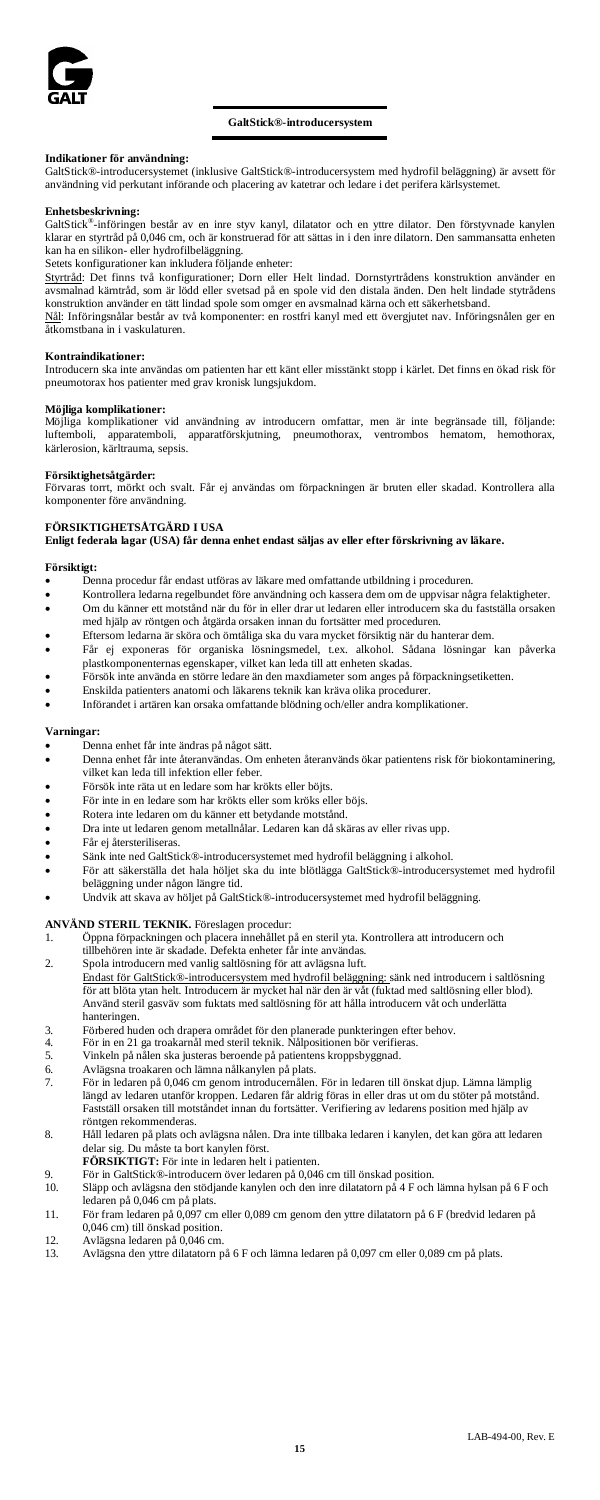

### **GaltStick® İntrodüser Sistemi**

**Kullanım Endikasyonları:** GaltStick® İntrodüser Sistemi (hidrofilik kaplamalı GaltStick® İntrodüser Sistemi dahil), kateterler ve kılavuz tellerin periferik damara perkütan yerleştirilmesinde kullanım için endikedir.

**Cihaz Tanımı:** GaltStick® İntrodüseri, bir iç sertleşen kanül, dilatör ve bir dış dilatörden oluşur. Sertleşen kanül 0,045 cm bir kılavuz teli kabul eder ve iç dilatöre yerleştirilmek için tasarlanmıştır. Cihaz düzeneğinde bir silikon veya hidrofilik kaplama bulunur.

Kit konfigürasyonları şu cihazları içerebilir:<br><u>Kılavuz Tel</u>: İki konfigürasyon mevcuttur; Mandrel veya Tam Kıvrımlı. Mandrel kılavuz tel yapısı, distal uçta<br>bir spirale lehimli veya kaynaklı konik çekirdek tel kullanır. T

çekirdek ve bir güvenlik şeridini çevreleyen sıkıca sarılı bir spiral kullanır.<br><u>İğne</u>: İntrodüser iğneleri iki bileşenden oluşur: üst kalıplama yapılmış bir göbeğe sahip paslanmaz çelik kanül. İntrodüser iğnesi damar içine bir erişim yolu sağlar.

# **Kontrendikasyonlar:**

.<br>Arında bilinen veya şüpheli tıkanıklığı varsa introdüserin kullanımı kontrendikedir. Ciddi kronik akciğer rahatsızlığı olan hasta için yüksek pnömotoraks riski vardır.

#### **Olası Komplikasyonlar:**

İntrodüserin kullanımı ile ilişkili olası komplikasyonlar aşağıdakileri içermektedir ancak bunlarla sınırlı değildir: Hava embolisi, cihaz embolisi, cihazın yerinden çıkması, pnömotoraks, ven trombozu, hematom oluşumu, hemotoraks, damar erozyonu, damarlarda yaralanma, sepsis.

#### **Önlemler:**

Kuru, karanlık ve serin bir yerde saklayın. Ambalaj açılmışsa veya hasarlıysa kullanmayın. Kullanmadan önce tüm bileşenleri inceleyin.

#### **ABD DİKKAT**

**Federal (ABD) kanun, bu cihazın satışını bir hekim tarafından veya hekim talimatıyla yapılacak şekilde sınırlandırmaktadır.** 

#### **Dikkat edilmesi gereken noktalar:**

- Bu prosedür sadece bu prosedür konusunda ayrıntılı eğitim almış hekimlerce gerçekleştirilmelidir.
- Kılavuz teller, kullanılmadan önce rutin bir şekilde incelenmeli ve kılavuz telde bir bozukluk olması durumunda atılmalıdır.
- Kılavuz teli veya introdüseri ilerletirken ya da geri çekerken dirençle karşılaşılırsa, prosedüre devam etmeden önce floroskopi ile nedenini belirleyin ve düzeltin. • Kılavuz tellerin hassas ve kırılabilir yapısı nedeniyle kullanım sırasında fazladan özen gösterilmelidir.
- Alkol gibi organik çözücülere maruz bırakmayın. Bu çözeltiler plastik bileşenlerin özelliklerini etkileyebilir ve cihazın bozulmasına neden olabilir.
- Bir kılavuz teli ambalaj etiketinde belirtilen maksimum çapın üzerinde kullanmaya çalışmayın.
- Farklı hasta anatomisi ve hekim tekniği prosedürel değişiklikler gerektirebilir.
- Artere yerleştirme aşırı kanamaya ve/veya diğer komplikasyonlara neden olabilir.

#### **Uyarılar:**

- Bu cihazda hiçbir şekilde değişiklik yapmayın.
- Bu cihazı yeniden kullanmayın. Yeniden kullanılması, hastada enfeksiyon veya pirojenik tepkiye yol açan biyokontaminasyon riskinde artışa neden olur.
- Kıvrılmış veya bükülmüş bir teli düzeltmeye çalışmayın.
- Önceden kıvrılmış veya kıvrılmış veya bükülmüş hale gelen bir kılavuz teli ilerletmeyin.
- Belirgin direnç hissedildiğinde kılavuz teli döndürmeyin.
- Kılavuz teli metal iğneler yoluyla geri çekmeyin; kılavuz tel kopabilir veya açılabilir.
- Yeniden sterilize etmeyin.<br>• Hidrofilik kaplamalı Galts
- Hidrofilik kaplamalı GaltStick® İntrodüser Sistemini alkole daldırmayın. • Kayganlık sağlamak için, hidrofilik kaplamalı GaltStick® İntrodüser Sistemini uzun süre boyunca su
- ile ıslatılmış olarak bırakmayın.
- Hidrofilik kaplamalı GaltStick® İntrodüser Sisteminin kaplamasının aşınmasını önleyin.

# **STERİL TEKNİK KULLANIN,** Önerilen prosedür:

- 1. Ambalajı soyarak açın ve içindekileri steril bir alana yerleştirin. İntrodüseri ve aksesuarları
- bozukluklar açısından inceleyin. Kusurlu cihazları kullanmayın.
- 2. Havayı gidermek için, introdüseri normal salin ile yıkayın. Yalnızca Hidrofilik Kaplamalı GaltStick® İntrodüser Sistemi için; tamamen ıslatmak ve yüzeyi<br>hidrate etmek için, introdüseri salin içinde bırakın. Hidrate olduğunda (salin veya kan ile ıslatılmış), introdüser çok kaygandır. Kılavuz teli ıslatılmış olarak tutmaya ve kullanılmasına yardımcı olmak için, saline daldırılmış steril gazlı bez kullanın.
- 3. Cildi hazırlayın ve öngörülen damar ponksiyon bölgesini istendiği gibi örtün.
- 4. Steril teknik kullanarak 21 numara trokar iğnesi kullanın. İğne konumu doğrulanmalıdır.
- 5. İğnenin açısı hastanın yapısına bağlı olarak ayarlanmalıdır. 6. İğne kanülünü yerinde bırakarak trokarı çıkarın.
- 
- 7. İntrodüser iğnesinden 0,045 cm kılavuz teli ilerletin. Kılavuz teli istenen derinliğe ilerletin. Uygun ölçüde kılavuz teli açıkta bırakın. Dirençle karşılaşıldığında kılavuz tel asla ilerletilmemeli veya geri çekilmemelidir. Devam etmeden önce direncin nedenini belirleyin. Kılavuz tel konumu için floroskopik doğrulama önerilir.
- 8. Kılavuz teli olduğu yerde tutun ve iğneyi çıkarın. Kılavuz telin ayrılmasına neden olacağı için kılavuz teli kanül içerisine geri çekmeyin. İlk önce kanül çıkarılmalıdır.
- **DİKKAT**: Kılavuz Telin hastaya tamamen ilerletilmesine izin vermeyin. 9. GaltStick® İntrodüseri 0,045 cm kılavuz tel üzerinden istenen konuma ilerletin.
- 
- 10. 6F kılıfı ve 0,045 cm kılavuz teli yerinde bırakarak, sertleşen kanülü ve 4F iç dilatörü ayırıp çıkarın.<br>11. 0.096 cm veva 0.088 cm kılavuz teli 6F dıs dilatörden (0.045 cm kılavuz tel vanında) istenen konun 11. 0,096 cm veya 0,088 cm kılavuz teli 6F dış dilatörden (0,045 cm kılavuz tel yanında) istenen konuma ilerletin.
- 
- 12. 0,045 cm kılavuz teli çıkarın. 13. 0,096 cm veya 0,088 cm kılavuz teli yerinde bırakarak 6F dış dilatörü çıkarın.